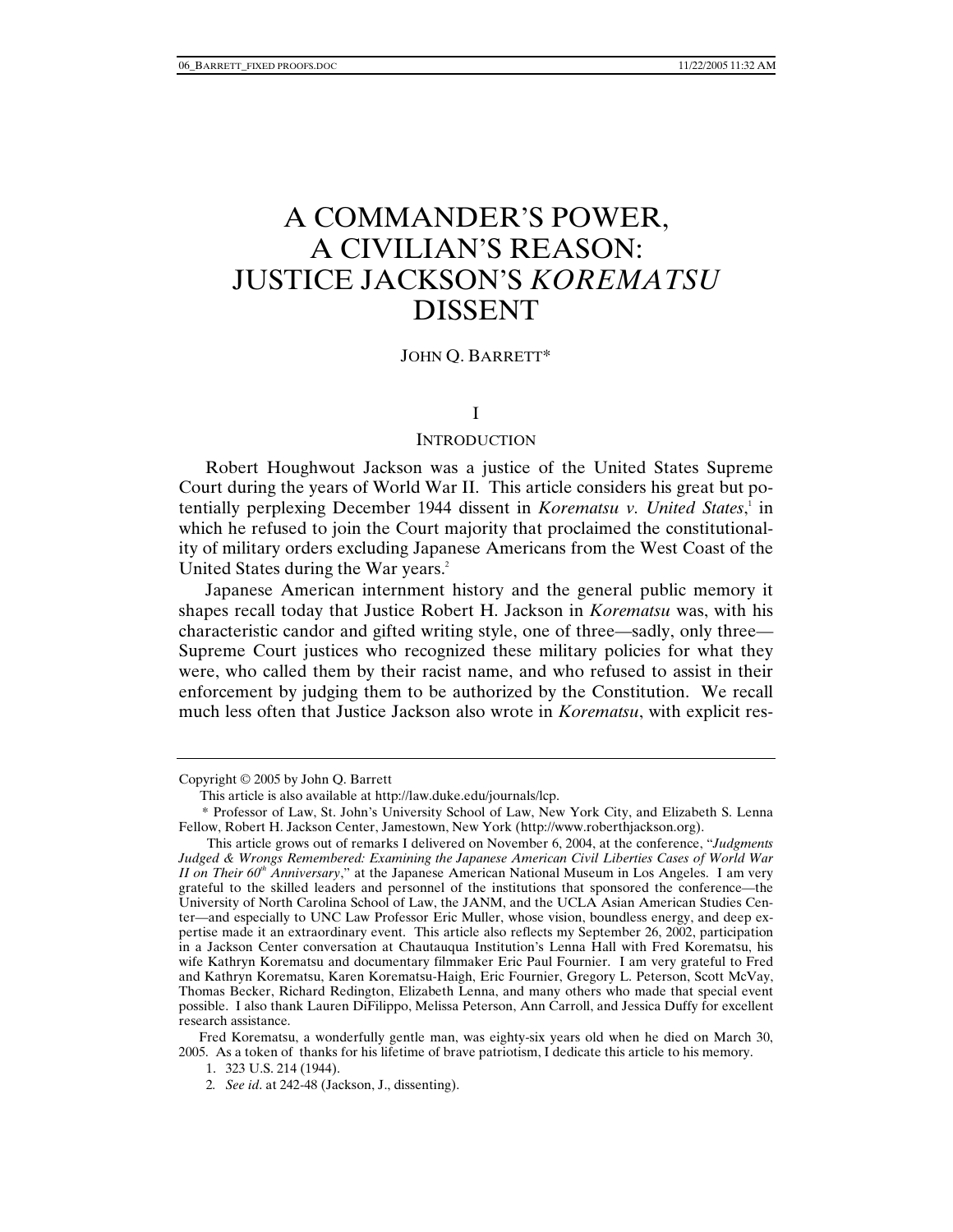ignation about judicial powerlessness, that civilian courts, up to and including his own Supreme Court, perhaps should abstain from attempting to hold military commanders to constitutional limits in wartime.

This article considers Justice Jackson's *Korematsu* dissent in full. It was and is, contrary to some of the criticisms it has received over the past 60 years, a coherent position. (Readers can and should see this for themselves—reading this article is no substitute for reading Jackson's compact six-page dissent.) Jackson's dissent is also biographical and, to that extent, deeply and personally pragmatic. It emanated in part from his outlook and upbringing as quintessentially a rural American civilian who viewed life as pacific and individually autonomous, and who saw our law as most workable in such times of peace and unthreatening personal freedom. It was grounded as well in his very special, direct, and formative experiences with executive power. In the decade preceding his civilian judicial encounter with the military orders at issue in *Korematsu*, Jackson was very often a central player in exercising, and was constantly an upclose witness to, the unstoppable nature of the Executive power that reaches its apex in military command. Jackson's *Korematsu* dissent also fit into his general view of people and power and into what he saw throughout his life as the idea of law itself: it is the codified product of human beings struggling, by employing their rational and selfless capacities, to impose some limits on what they and their governments otherwise could perpetrate with the vast powers they possess. And despite Jackson's apparent institutional pessimism about the power of courts to protect constitutional liberties from military command threats during wartime, his *Korematsu* opinion also displayed, and had as part of its bottom line, his characteristic optimism about U.S. democracy, from its smallest people to its most powerful leaders.

In his years after *Korematsu*, Justice Jackson had unique experiences that confirmed his dissent's perspective on the vast nature of executive—including military—power, and his hopeful view that the people who possess such power are capable of restraining themselves in its exercise. At Nuremberg, in particular, where Jackson was the chief American military prosecutor of the surviving Nazi leaders following Germany's unconditional surrender to the Allies, he worked closely with military leaders who exercised such restraint, and he himself functioned as—and tried with considerable success to live up to the responsibilities of being—one of those powerful commanders.

Jackson was never fully satisfied with his *Korematsu* opinion, but he knew two things from its writing in 1944 until the end of his life ten years later: he had properly identified the unconstitutionality of defining crimes based on race, and his candor about the weakness of civilian judicial power as a limit on wartime executive power was superior to any alternative judicial approach that his colleagues had offered or that he could imagine. His dissenting opinion was, he knew, effective as a candid, smart consideration of perhaps the toughest challenge to civilian self-government: the military commander's wartime power.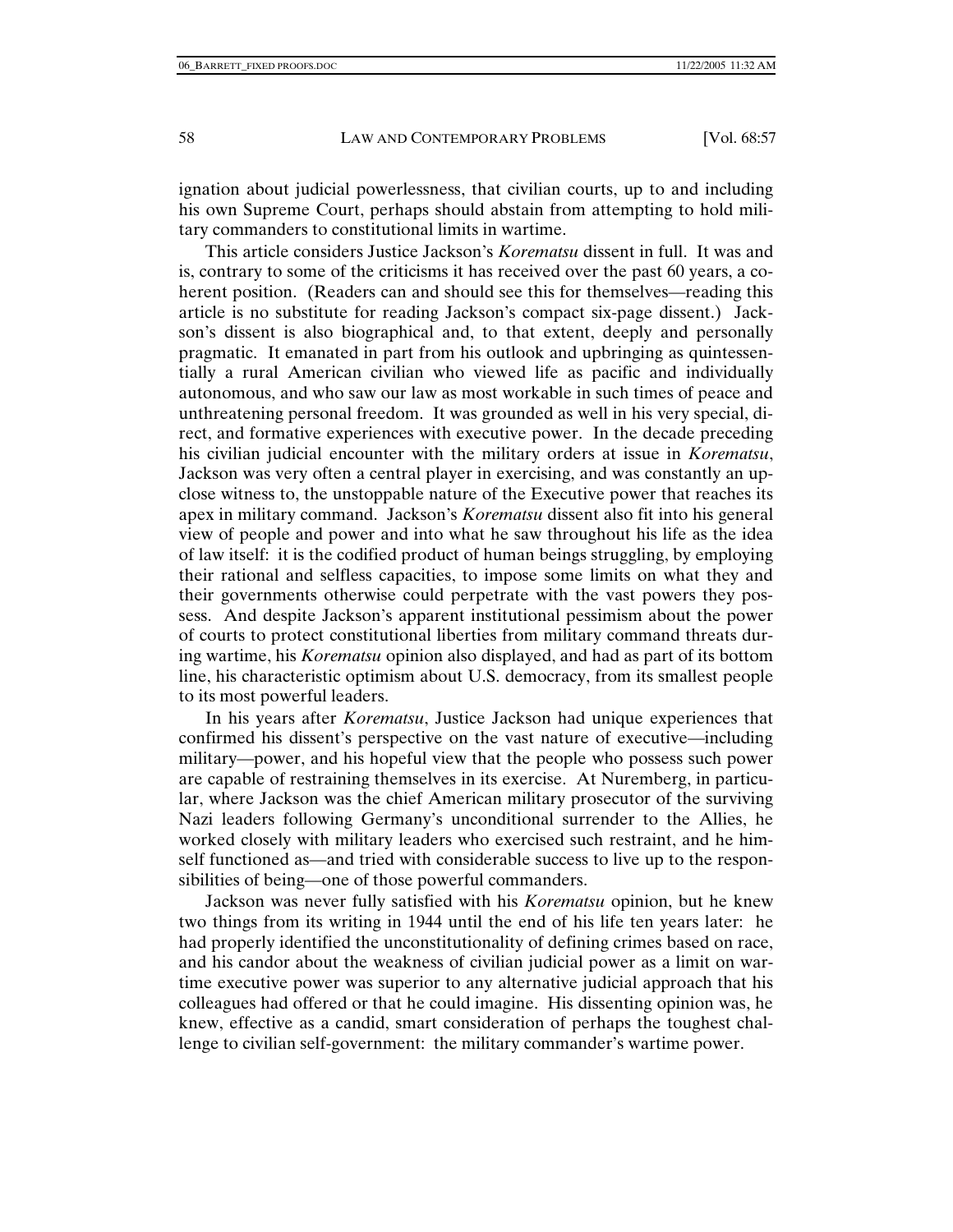For all of these reasons, Justice Jackson's dissent in *Korematsu v. United States* merits its very high place in both the American legal and the human canons. The opinion—all of it—deserves to be studied, admired, and celebrated. If it gets absorbed deeply by leaders who wield the vast powers of military command, Jackson's words and his example may offer real hope that wartime leaders will not, simply because they can, act to curtail individual liberty when it poses theoretical risks to ideals of physical and national security.

#### II

## JACKSON'S *KOREMATSU* DISSENTING OPINION

Although Justice Jackson was, like his senior colleagues Justices Owen J. Roberts and Frank Murphy, a dissenter in *Korematsu*, he earlier had been part of the unanimous Supreme Court that upheld, in *Hirabayashi v. United States*, the constitutionality of military curfew orders directed at West Coast Japanese Americans.3 Jackson's dissent in *Korematsu* must thus be located in the context of his own development as a justice, for it marked a significant break from his previous judicial acquiescence in military measures that restricted the liberties of U.S. citizens at home. As Professor Dennis Hutchinson has documented in detail, Jackson was late and skeptical in joining Chief Justice Stone's opinion for the Court in *Hirabayashi*.<sup>4</sup> But in those first years of World War II, in those early days of the Supreme Court's considering the constitutionality of such drastic wartime military measures, and in Jackson's first years as a justice, he saw military curfew orders as understandable and, because of their relatively minor nature, constitutionally tolerable restrictions on civilian freedom. Military imposition of a nighttime curfew was for Jackson and each of the justices an infringement on individual freedom that could be balanced against, and outweighed by, the military's conviction that the curfew served a legitimate wartime security need.

By the fall of 1944, however, Justice Jackson's judicial and constitutional acquiescence to race-based military measures against U.S. citizens had ceased. When the justices met in conference on October 16, 1944, to discuss and vote on the *Korematsu* case, Jackson told his colleagues that he "stop[ped] with *Hirabayashi*" and would go no further.<sup>5</sup> Two months later, when the Court announced

 <sup>3. 320</sup> U.S. 81 (1943).

 <sup>4.</sup> Dennis J. Hutchinson, *"The Achilles Heel" of the Constitution: Justice Jackson and the Japanese Exclusion Cases*, 2003 SUP. CT. REV. 455, 462-476. So too in *Ex Parte Quirin*, argued and decided even earlier, when Jackson had been on the Court only one year, in which he belatedly joined Chief Justice Stone's opinion upholding the military tribunal procedure by which undercover Nazi agents, apprehended on U.S. soil, were swiftly tried, convicted, and punished (including six executions). *See* 317 U.S. 1 (1942).

 <sup>5.</sup> Conference notes of Justice Frank Murphy, "No. 20 [sic], O.T. 1944," *in* Murphy Papers, University of Michigan, Box 133, *quoted in* PETER IRONS, JUSTICE AT WAR 322 (1983); *accord* THE SUPREME COURT IN CONFERENCE (1940–1985): THE PRIVATE DISCUSSIONS BEHIND NEARLY 300 SUPREME COURT DECISIONS 687-91 (Del Dickson ed., 2001) (using various Justices' notes to recreate their conference discussion in *Korematsu*). Interestingly, Jackson indicated earlier, in some notes that he jotted after reading briefs in the case, that he was undecided but would "[p]robably reverse" Kore-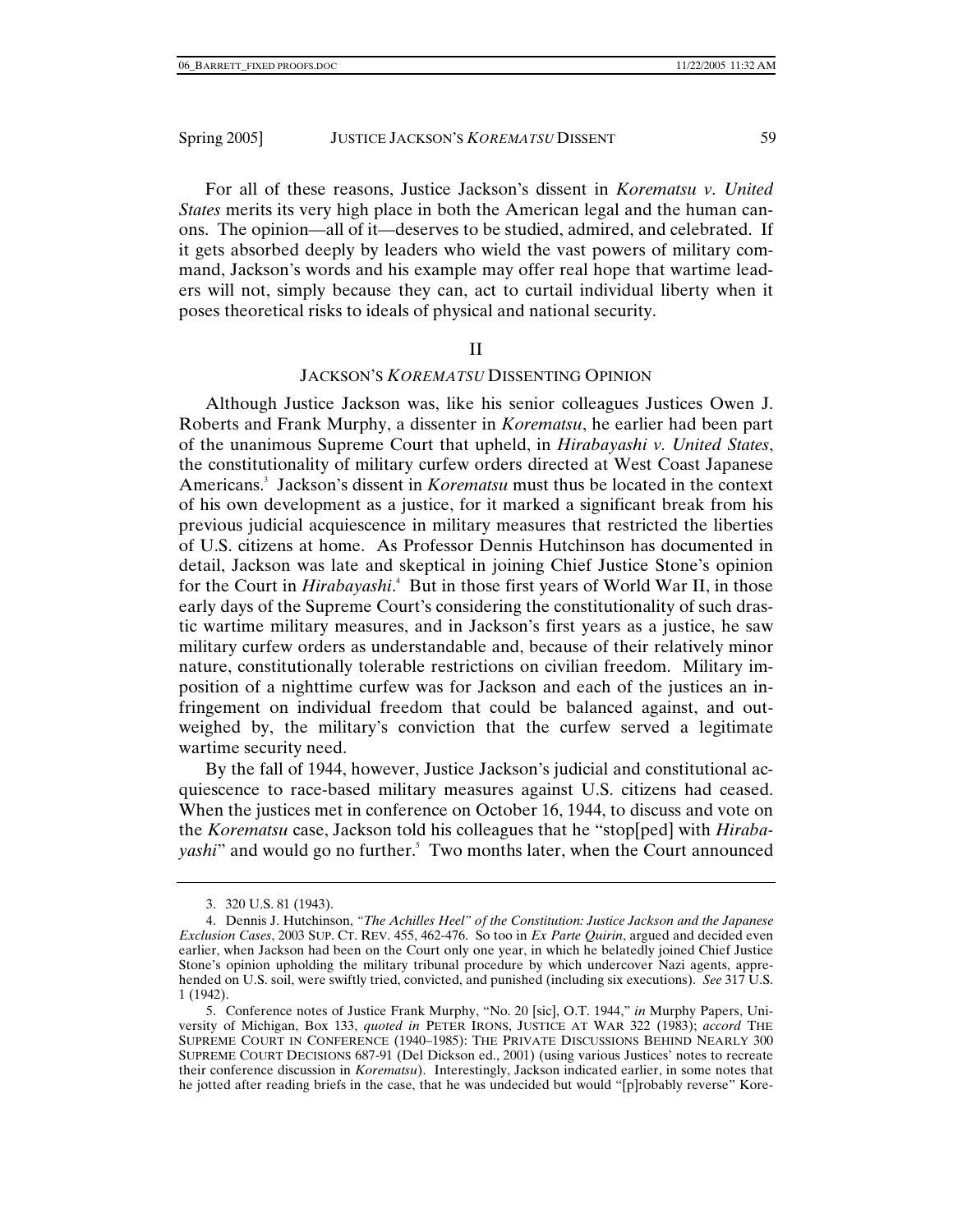to the public its decision upholding Fred Korematsu's criminal conviction for violating the military's exclusion order, Jackson announced his dissent through an opinion that included one of the ringing principles of our nation and our constitutional law:

[I]f any fundamental assumption underlies our system, it is that guilt is personal and not inheritable. . . . But here is an attempt to make an otherwise innocent act a crime merely because this prisoner is a son of parents as to whom he had no choice, and belongs to a race from which there is no way to resign.<sup>6</sup>

In his dissent's classic passage, Jackson explained the malignancy of the majority decision to uphold the constitutionality of the military orders excluding Japanese Americans such as Fred Korematsu from the West Coast:

[A] judicial construction of the due process clause that will sustain this order is a far more subtle blow to liberty than the promulgation of the order itself. A military order, however unconstitutional, is not apt to last longer than the military emergency. Even during that period a succeeding commander may revoke it all. But once a judicial opinion rationalizes such an order to show that it conforms to the Constitution, or rather rationalizes the Constitution to show that the Constitution sanctions such an order, the Court for all time has validated the principle of racial discrimination in criminal procedure and of transplanting American citizens.The principle then lies about like a loaded weapon ready for the hand of any authority that can bring forward a plausible claim of an urgent need. Every repetition imbeds that principle more deeply in our law and thinking and expands it to new purposes. . . . A military commander may overstep the bounds of constitutionality, and it is an incident. But if we, the Supreme Court, review and approve, that passing incident becomes the doctrine of the Constitution. There it has a generative power of its own, and all that it creates will be in its image. Nothing better illustrates this danger than does the Court's opinion in this case.

\* \* \* \* \*

If Justice Jackson's dissent in *Korematsu* had said only that, it would be an opinion to study and celebrate, but it would not be much of a puzzle or a target for continuing criticism. These words put Jackson on the right side of what is, at least from our historical perspective, an easy case. In this respect, his words very much resemble Justice Murphy's analysis that the wholesale exclusion of Japanese Americans from the West Coast was based on unfounded "racial and sociological considerations [and thus was] not entitled to the great weight ordinarily given the [military] judgments based upon strict military considerations."<sup>8</sup> And these Jackson words evoke Justice Roberts's close and scathing parsing of

matsu's criminal conviction. Jackson note, "22," *in* Robert H. Jackson Papers, Library of Congress, Manuscript Division (hereinafter "RHJ Papers"), Box 132.

<sup>6</sup>*. Korematsu*, 323 U.S. at 243-44 (Jackson, J., dissenting).

<sup>7</sup>*. Id*. at 245-46.

<sup>8</sup>*. See id*. at 239-40 (Murphy, J., dissenting). Murphy called the Court's opinion a "legalization of racism" and described racial discrimination as "utterly revolting among a free people who have embraced the principles set forth in the Constitution of the United States." *Id*. at 242.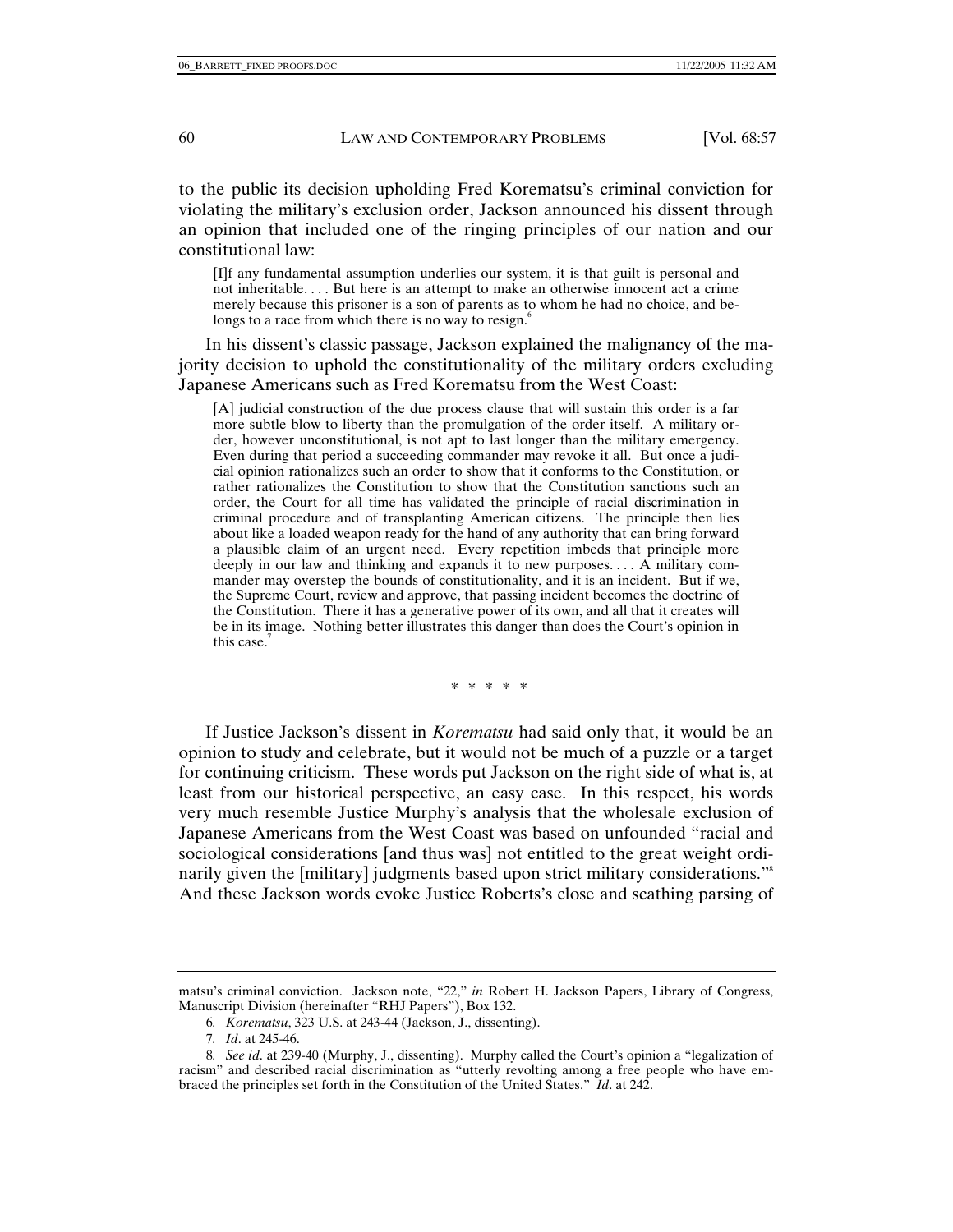the contradictory military orders that simultaneously confined Fred Korematsu to, and excluded him from, the California area in which he lived.<sup>9</sup>

These words were, however, only the first part of Jackson's *Korematsu* dissent. The second part is, especially when juxtaposed with his first part, the puzzler, because it expressed pessimism about a civilian court's ability and will to enforce constitutional limits on exercises of military power in wartime. Because Jackson thought it was predictable, and indeed almost certain, that the judiciary would defer to the military whenever individuals challenged its wartime actions, he all but urged courts to treat as non-justiciable any citizen's claim that a wartime military action was unconstitutional. As Professor Patrick Gudridge put it recently, Jackson seemed to be arguing in this latter portion of his *Korematsu* dissent "that constitutional law would have been better served if the Supreme Court ha[d] not addressed" the constitutionality of the military exclusion orders "at all."<sup>10</sup> This aspect of Jackson's dissent troubled those who focused on it at the time of the decision. It also troubled Jackson, then and during the years he lived after *Korematsu*. And it remains troubling today as we think about the Constitution and how it does or does not constrain the national war powers it ostensibly addresses.

This second part of Jackson's dissent in *Korematsu* begins by describing two circumstances that he saw as fixed realities: (1) in the civilian legal process, judges, such as Jackson and his Supreme Court colleagues, lack the martial competence needed to determine the actual military necessity of wartime actions by commanders such as Lieutenant General John L. DeWitt, who headed the Army's Western Defense Command from 1939 until June 1943 and who, in 1942, ordered Japanese Americans excluded from the West Coast;<sup>11</sup> and (2) ci-

10. Gudridge, *supra* note 9, at 1933.

<sup>9</sup>*. See id*. at 225-33 (Roberts, J., dissenting). Justice Roberts called these contradictory military orders, violations of which each constituted a federal misdemeanor, "nothing but a cleverly devised trap to accomplish the real purpose of the military authority, which was to lock [Korematsu] up in a concentration camp." *Id*. at 232.

In *Ex parte Endo*, in which the Court held, on the same day on which it upheld in *Korematsu* the constitutionality of military exclusion orders, that there was no legal authority for the government to detain a loyal Japanese American citizen of the United States based only on her race, Justices Murphy and Roberts each filed a separate opinion stating bluntly that such detention was as unconstitutional as were the military orders that had excluded persons like Ms. Endo and Mr. Korematsu from their West Coast home areas. *See* 323 U.S. 283, 307-08, 308-10 (1944) (Murphy, J., & Roberts, J., concurring). Justice Jackson, by contrast, who initially drafted for himself (it being his habit to start drafting an opinion for himself as he thought about cases) a short opinion on the unconstitutionality of detaining United States citizens "in camps without conviction of crime," Jackson three-page typescript opinion, "*Endo*," *in* RHJ Papers, Box 133, *reprinted in* Patrick O. Gudridge, *Remember Endo?*, 116 HARV. L. REV. 1933, 1969-70 (2003), ultimately decided simply to join Justice Douglas's opinion for the *Endo* Court. (Professor Gudridge's article is an intriguing argument that *Endo*'s condemnation of the detention camps was based in constitutional law, not merely on narrow statutory and Executive order interpretations, and that we should understand and commemorate *Endo* as such.)

<sup>11</sup>*. See generally* IRONS, *supra* note 5. General DeWitt also selectively issued exclusion and relocation orders to non-Japanese American citizens of the United States who lived within his command region. For an odd and somewhat entertaining account of one such order, which resulted in the courtmartial of a U.S. citizen and soldier of Italian ethnic heritage who ultimately was acquitted, see REMO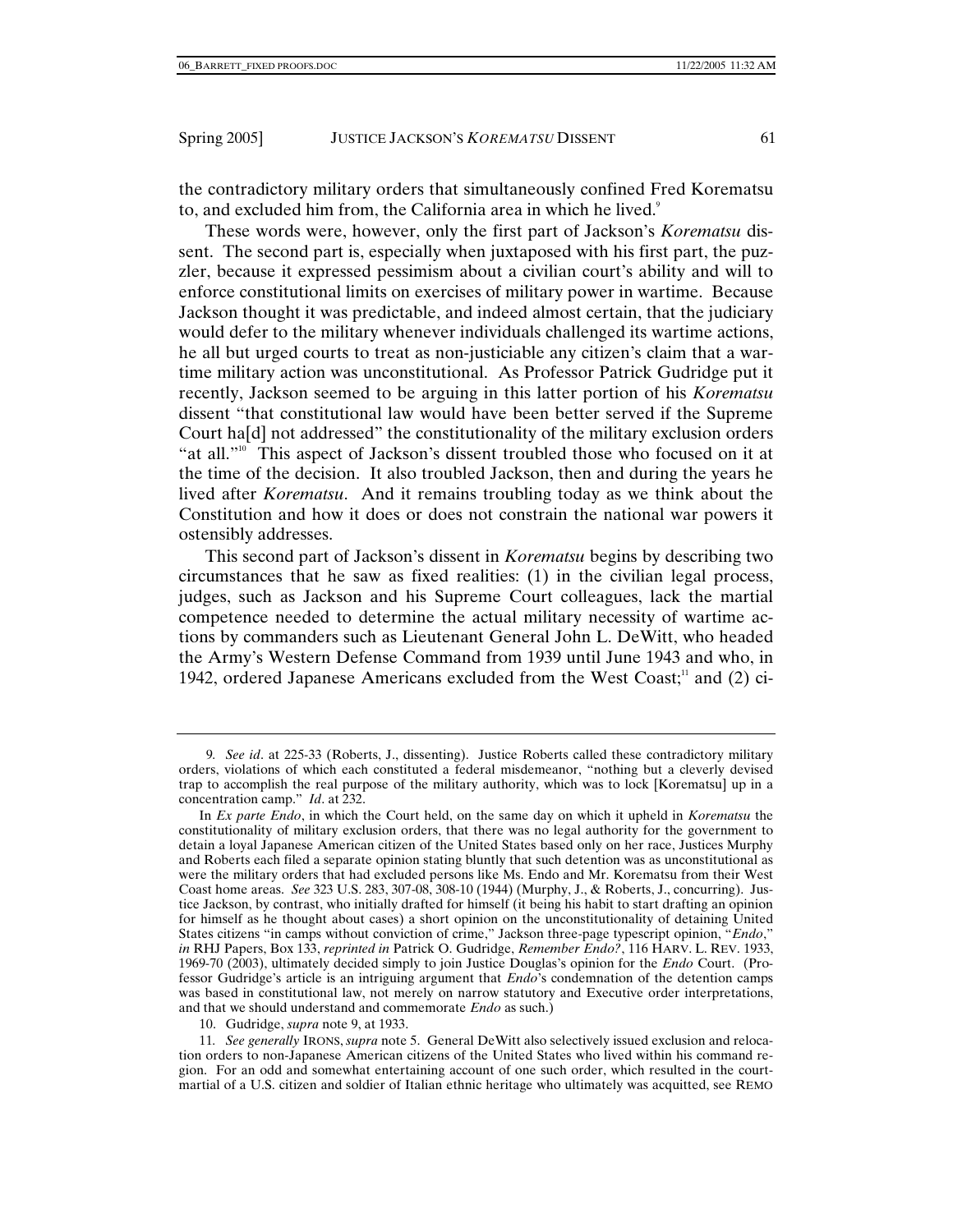vilian courts—at least those that recognize their incompetence to second-guess the military about national security matters in wartime—would thus defer, quite properly, to a commander's "military necessity" claim.

Jackson explained these practical realities in his dissenting opinion:

The limitation under which courts always will labor in examining the necessity for a military order are illustrated by this case. How does the Court know that these orders have a reasonable basis in necessity? No evidence whatever has been taken by this or any other court. There is sharp controversy as to the credibility of the DeWitt [final] report [explaining the military basis for removing Japanese Americans from the West Coast in 1942.] So the Court, having no real evidence before it, has no choice but to accept General DeWitt's own unsworn, self-serving statement, untested by any crossexamination, that what he did was reasonable. And thus it will always be when courts try to look into the reasonableness of a military order.

In the very nature of things, military orders are not susceptible of intelligent judicial appraisal. They do not pretend to rest on evidence, but are made on information that often would not be admissible and on assumptions that could not be proved. Information in support of an order could not be disclosed to courts without danger that it would reach the enemy. Neither can courts act on communications made in confidence. Hence courts can never have any real alternative to accepting the mere declaration of the authority that issued the order that it was reasonably necessary from a military viewpoint. $12$ 

For readers looking to embrace Justice Jackson's eloquent condemnation of the military's racist exclusion of Japanese Americans from the West Coast, his confession of civilian judicial incompetence to determine whether this wartime military measure actually was necessary and his resulting call for court deference to military claims of necessity were not the end of the bad news. Jackson went on to predict, in effect, that civilian judges *never* would presume to declare a wartime military measure unconstitutional, and that this reality counseled against courts even embarking to review such cases in the first place:

I would not lead people to rely on this Court for a review that seems to me wholly delusive. The military reasonableness of these orders can only be determined by military superiors. . . .

My duties as a justice as I see them do not require me to make a military judgment as to whether General DeWitt's evacuation and detention program was a reasonable military necessity. I do not suggest that the courts should have attempted to interfere with the Army in carrying out its task.<sup>13</sup>

In other words, having announced, in the first part of the opinion, constitutional condemnation of the military's racist exclusion orders, what Jackson articulated in this second part of his opinion was a prescription for civilian courts to abstain from reviewing the constitutionality of military action during wartime.

Justice Jackson's *Korematsu* dissent contained a third argument—an important one, for it was the basis on which he was, at the bottom line, dissenting and

BOSIA, THE GENERAL AND I 36-37, 74, 102 (1971) (personalizing his battles with General DeWitt but admitting that he never met the man).

<sup>12</sup>*. Korematsu*, 323 U.S. at 245 (Jackson, J., dissenting).

<sup>13</sup>*. Id*. at 248.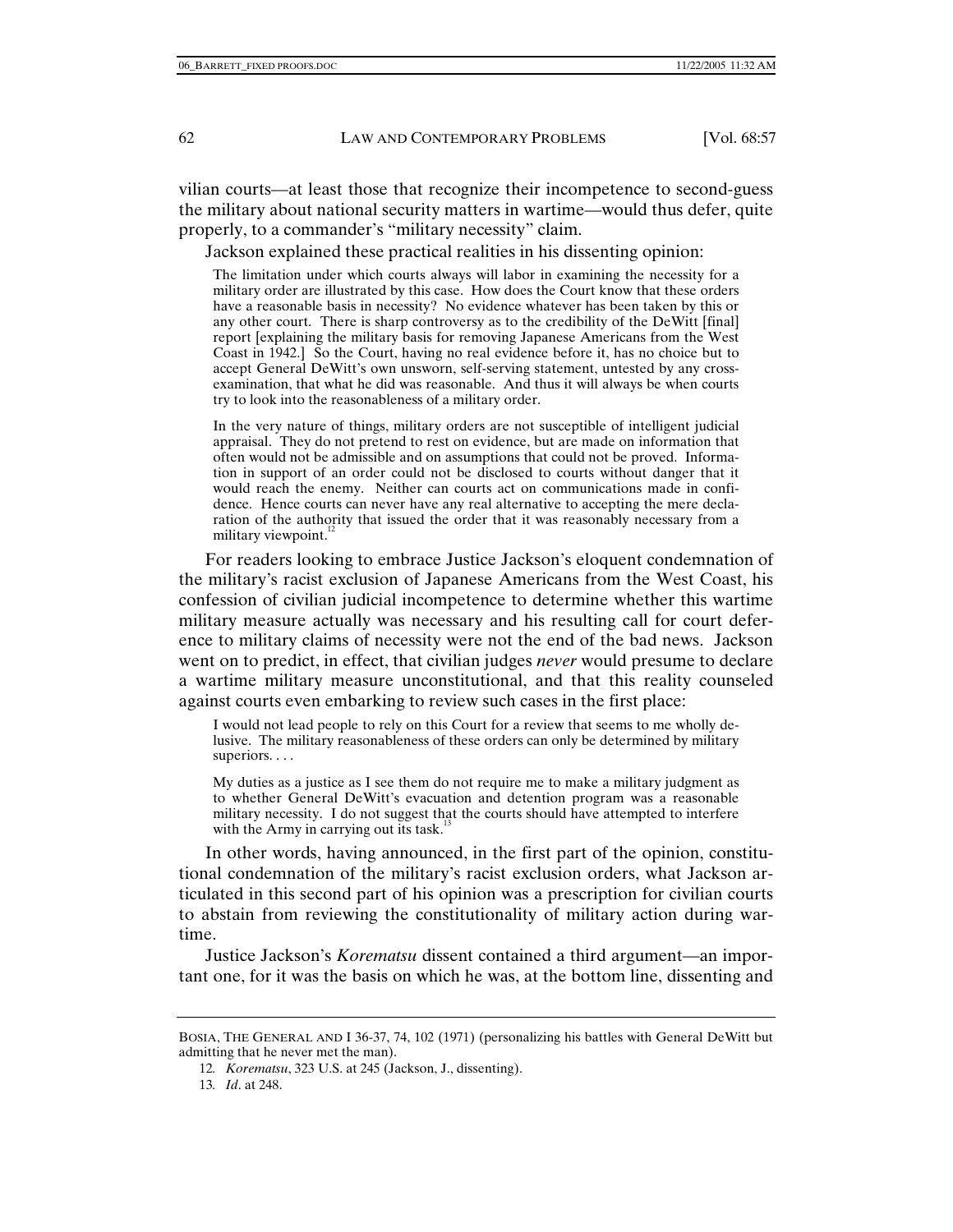dissenting alone. "I should hold," Jackson wrote, "that a civil court cannot be made to enforce an order which violates constitutional limitations even if it is a reasonable exercise of military authority."<sup>14</sup> At the very end of his opinion, he repeated this idea: "I do not think [the civil courts] may be asked to execute a military expedient that has no place in law under the Constitution. I would reverse the judgment and discharge the prisoner."<sup>15</sup>

Although Jackson declared this ultimate position bluntly, he did very little to explain or develop it. Yet it actually was the key turn in his dissent, for it was the argument that explained why he was not concurring in the Court's result that Fred Korematsu was, in law, a criminal—or joining his dissenting colleagues in reasoning that the military exclusion order was unconstitutional. What Jackson was stating, very tersely, was that for him it would make no difference if a civilian court could somehow determine, with competence, that a race-based exclusion order was reasonable in military terms. Even then, he believed, a civilian court could not, constitutionally, assist the military in enforcing an order that is racially discriminatory on its face—its blatant racism made it, for courts, legally, constitutionally, and judicially untouchable. In any such venture, Jackson was announcing, the military would have to do its deeds on its own, without judicial assistance or imprimatur.<sup>16</sup>

\* \* \* \* \*

The second part of Justice Jackson's *Korematsu* dissent—his argument that courts probably should abstain from deciding constitutional challenges to military policy judgments in wartime—contained many messages. At the level of the particular case, he seemed to be castigating the Court (including his earlier self, for he had voted to grant Fred Korematsu's petition seeking a writ of certiorari<sup>17</sup>) for having agreed to review the constitutionality of this criminal conviction for violating a military order of exclusion. More generally, Jackson seemed to be advising prospective litigants not to seek judicial protection from unconstitutional military actions. Perhaps he also was lobbying his Court col-

17*. See* Justice Douglas's secretary's notes on the Justices' conference votes on Korematsu's petition seeking a writ of certiorari*, in* William O. Douglas Papers, Library of Congress, Manuscript Division, Box 113. In addition to Jackson, the other Justices who voted to grant Korematsu's petition for a writ of certiorari were Rutledge, Murphy, Douglas, Frankfurter, Reed, and Roberts. Justice Black voted to deny the petition and Chief Justice Stone did not participate in the vote. *See id*.

<sup>14</sup>*. Id*. at 247.

<sup>15</sup>*. Id*. at 248.

 <sup>16.</sup> Judge Richard Posner, who views Jackson generally, and admiringly, as "one of the greatest pragmatic Justices," has described this closing strand of his *Korematsu* dissent as a "surprising" disappointment because Jackson there failed to understand that, in Posner's view, the military's exclusion order "did not violate any hard-edged rule of constitutional law." RICHARD A. POSNER, LAW, PRAGMATISM & DEMOCRACY 293, 294 (2003). Interestingly, Judge Posner did not address, in this book advocating pragmatic judging, the second, utterly pragmatic, part of Jackson's *Korematsu* dissent: his argument that courts should abstain from reviewing the constitutionality of wartime actions that the military claims are necessary because the courts are destined, in the end, simply to approve those actions anyway, debasing constitutional law in the process.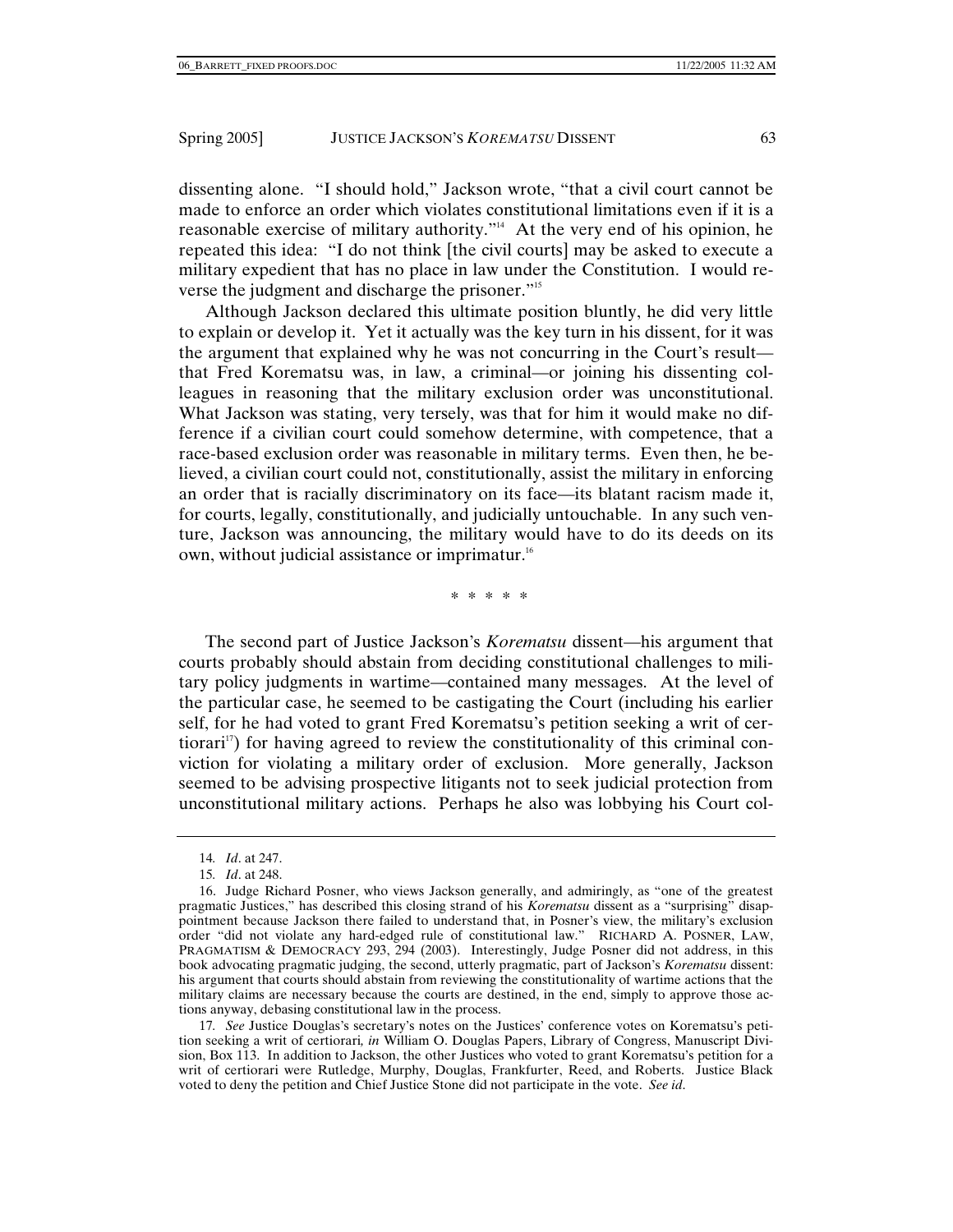leagues to avoid future cases of this type. (In this, Jackson's view might have been institutionally pragmatic—he may have been, despite his stance as a dissenter on the merits, viewing the Court majority's decision to give its constitutional blessing to the military's exclusion orders as, at least implicitly, something of a *success* for the judicial branch because it thereby avoided the potential disaster of being disobeyed. Jackson was doing this, perhaps, by flagging very subtly—and fearing—the possibility of a future case in which the Supreme Court actually might strike down a wartime military order as unconstitutional, only to provoke Executive branch disobedience and thus an inter-branch constitutional conflict that the Court would necessarily lose, at least in the short term, because it lacks the practical power to enforce its commands.) In all of these respects, Jackson's opinion offered license to the Executive branch, including the military, and discouragement to those who would look to the Supreme Court to restore constitutional limits when other branches have exceeded their war power boundaries.

Jackson's dissenting opinion drew subtle criticism from within the Court itself. Justice Felix Frankfurter, who was Jackson's most like-minded colleague and closest friend on the Court even at this relatively early point in their tenure together (fall 1944 marked the start of their fourth of twelve years as judicial brethren), wrote a brief concurring opinion in *Korematsu*. 18 Frankfurter aimed a sentence or thought in that opinion at each of the three dissenters, but his comment on Jackson's effort to have it both ways—Jackson declaring his inability to say that the military exclusion order was an unreasonable exercise of the executive power to wage war, but Jackson nonetheless declaring Korematsu's criminal conviction unconstitutional—was especially barbed and powerful:

To recognize that military orders are "reasonable expedient military precautions" in time of war and yet to deny them constitutional legitimacy makes of the Constitution an instrument for dialectic subtleties not reasonably to be attributed to hard-headed Framers, of whom a majority had had actual participation in war. If a military order such as that under review does not transcend the means appropriate for conducting war, such action by the military is as constitutional as would be any authorized action by the Interstate Commerce Commission within the limits of the constitutional power to regulate commerce.<sup>19</sup>

This passage was a well-aimed, double-barreled shot at Jackson: the words "reasonably expedient military precautions," which Frankfurter put in quotation marks but did not attribute to a source, came from Jackson's dissenting opinion,<sup>20</sup> and the Court's recent unanimous explanation of the breadth of the national power to regulate interstate commerce had the same authorship.<sup>21</sup>

<sup>18</sup>*. See* 323 U.S. at 224-25 (Frankfurter, J., concurring).

<sup>19</sup>*. Id*. at 225.

<sup>20</sup>*. See* 323 U.S. at 245 (Jackson, J., dissenting) ("I cannot say, from any evidence before me, that the orders of General DeWitt were not *reasonably expedient military precautions*, nor could I say that they were. But even if they were permissible military procedures, I deny that it follows that they are constitutional. If, as the Court holds, it does follow, then we may as well say that any military order will be constitutional and have done with it.") (emphasis added).

<sup>21</sup>*. See* Wickard v. Filburn, 317 U.S. 111 (1942) (Jackson, J., for the Court).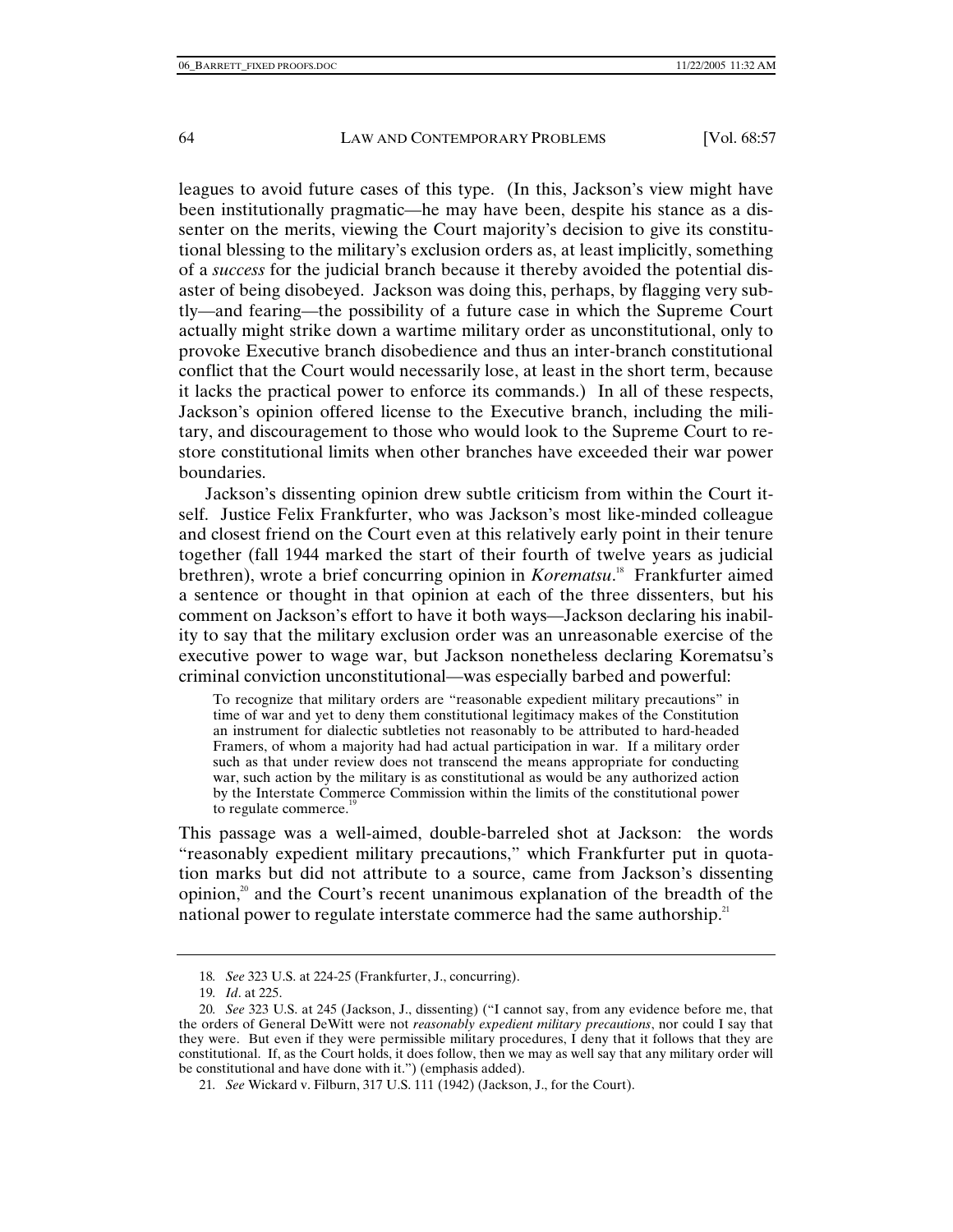Although early commentators on *Korematsu* praised Jackson's dissent for its constitutional condemnation of racism, $2$  it soon drew barbs from more reflective, scholarly readers. Professor Eugene Rostow, in his now-famous early attack on the Supreme Court's decisions in the Japanese American cases, described Jackson's opinion as "a fascinating and fantastic essay in nihilism."<sup>23</sup> Some years later, Professor Charles Fairman, a scholar who defended the constitutionality of the military orders excluding Japanese Americans from the West Coast during the War and who later became a trusted friend of Jackson, told him that his *Korematsu* dissent—which Fairman read as telling "officers of the Executive that in practice, in order to preserve the nation, they may have to violate its Constitution"—was "wrong" and urged him to reconsider his narrow view of executive power in wartime emergency.24

As Justice Jackson continued for the rest of his life to think about the issues of constitutional law and military power that he had grappled with in *Korematsu*, he remained convinced that he had, in each step of his complex approach, done the best he could have done with this problem as a civilian judge. His stated reasons for adhering in later years to the approach he had taken in *Korematsu* resembled what he wrote in the dissent itself. His less obvious (and perhaps even less conscious) reasons included knowledge that was more personal: his dissent was grounded in, and it was later reconfirmed by, the experiences and practical wisdom of his own life. Justice Jackson's *Korematsu* dissent did not explicitly mention "Spring Creek," "Frewsburg," "World War I," "Jamestown," or even "FDR." Nor, of course, did it mention "Nuremberg," for in 1944 that undertaking and defining experience was still in Jackson's unfore-

<sup>22</sup>*. See, e.g.*, Merlo Pusey, *War and Civil Rights*, WASH. POST, Dec. 26, 1944, at 7. Columnist Pusey, writing only a few days after the decision, quoted approvingly and at length from Jackson's criticisms of majority rationalizations regarding the constitutionality of the military exclusion orders—in other words, the first part of Jackson's dissenting opinion. Pusey did not, however, address Jackson's judicial futility/abstention argument, which might lead to exactly the same result as the majority's decision to affirm Korematsu's conviction: a military unsupervised and thus unrestrained by judicial review. *Cf.* letter from Judge Jerome N. Frank to Justice Robert H. Jackson (Jan. 5, 1945), *in* RHJ Papers, Box 132 (stating "how much I admire your opinion in the *Korematsu* case" but not discussing, in this onesentence private letter, any of its specifics).

 <sup>23.</sup> Eugene V. Rostow, *The Japanese American Cases—A Disaster*, 54 YALE L.J. 489, 510 (1945).

 <sup>24.</sup> Charles Fairman, *Associate Justice of the Supreme Court*, 55 COLUM. L. REV. 445, 453-54 n.30 (1955). This article, a tribute to Jackson that Fairman wrote shortly after Jackson's premature death, is a thorough, and thoroughly admiring, account of Jackson's judicial work.

In 1942, in the months immediately following the attack on Pearl Harbor, Fairman lived and wrote about the exclusion orders in the area where they applied—he then was a political science professor at Stanford University. Fairman then (and later) defended General DeWitt's "evacuation" orders as reasonable preventative security measures. *See* Charles Fairman, *The Law of Martial Rule and the National Emergency*, 55 HARV. L. REV. 1253, 1301-02 (1942). Jackson cited to Fairman's 1942 article and also to its sequel, Charles Fairman, *The Supreme Court on Military Jurisdiction: Martial Rule in Hawaii and the Yamashita Case*, 59 HARV. L. REV. 833 (1946), in a major lecture that Jackson wrote and delivered in 1951. *See* Robert H. Jackson, *Wartime Security and Liberty Under Law*, 1 BUFF. L. REV. 103, 111 n.21 (1951).

For the most recent evaluations of Jackson's *Korematsu* dissenting opinion, see JOHN M. FERREN, SALT OF THE EARTH, CONSCIENCE OF THE COURT: THE STORY OF JUSTICE WILEY RUTLEDGE 250- 51 (2004), and William E. Nelson, Brown v. Board of Education *and the Jurisprudence of Legal Realism*, 48 ST. L. UNIV. L. REV. 795, 816-17 & n.156 (2004).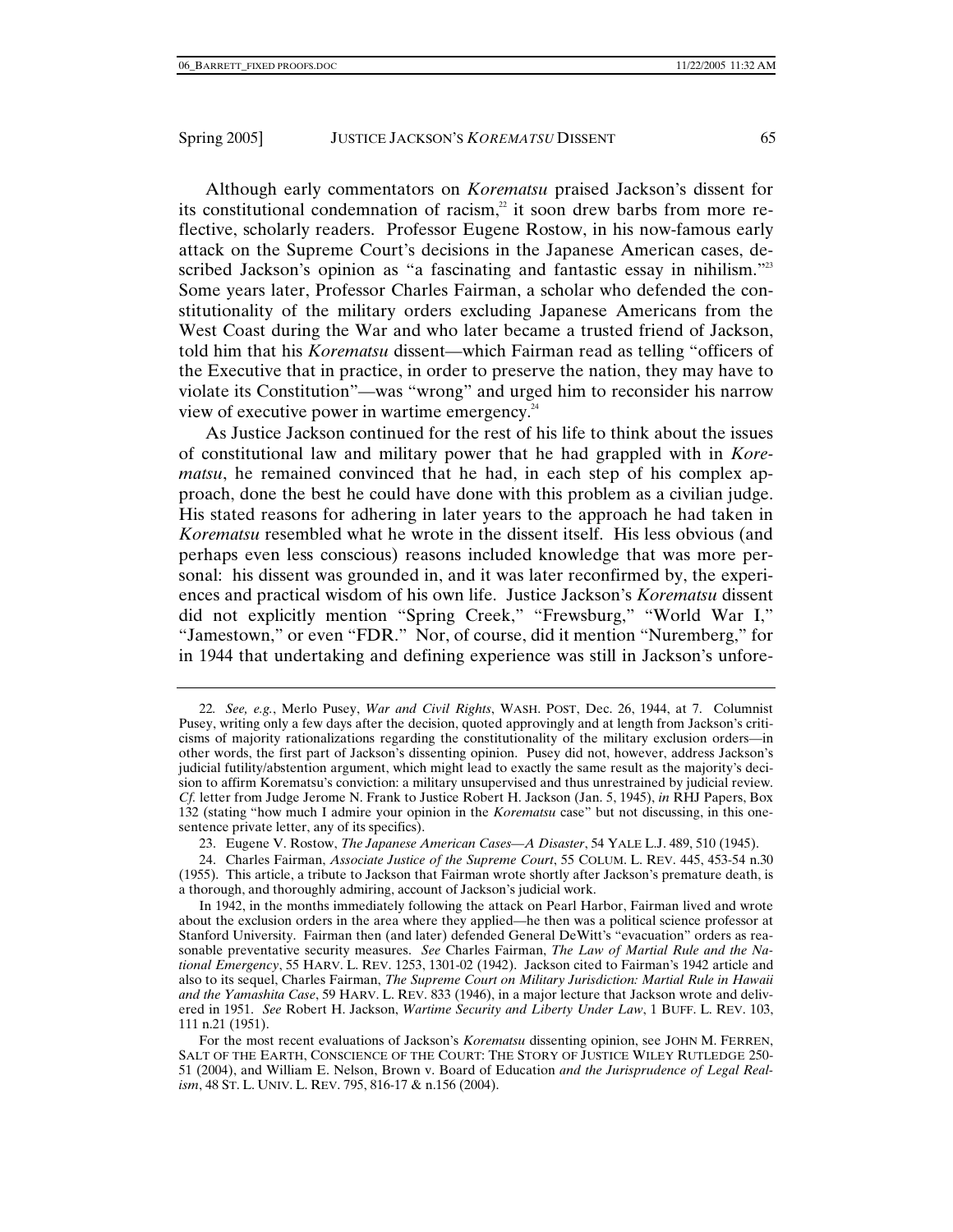seeable future. But the presence and influence of all of these personal experiences on Jackson's thinking about *Korematsu* is unmistakable, and the context they add gives his words a rational content that may be its greatest, and its most humanly optimistic, attribute.

#### III

## THE ESSENTIAL JACKSON IN HIS *KOREMATSU* DISSENT

Robert Jackson's earliest forebears came to North America from Europe more than one hundred years before his 1892 birth in a family farmhouse in northwestern Pennsylvania. As the nineteenth century became the twentieth, Jackson grew up in a clan that valued its independence, first on its isolated farmland and then in a small town in southwestern New York State. As a boy, he was educated in rural public schools, as well as through his own listening, reading, speaking, and writing. He worked in various family and community businesses, and, as an adult, he became a lawyer who achieved great successes, first during twenty years in private practice in western New York State and then in a national government career that began after his political mentor and friend Franklin Roosevelt became president in 1933.

Jackson remained true to, and his work always reflected, the shaping influences of his origins and experiences. To understand Jackson, including his judicial opinions, look to his life. To understand Jackson's dissent in *Korematsu*, look to the life experiences before 1944 that gave him deep understandings both of the autonomous individual's true freedom and personal space in peacetime and of the vast and comparatively enormous nature of executive power in national government, especially during wartime. As he considered that juxtaposition—the nature of civilian freedom versus the power of government itself— Jackson developed a theory and a faith that the power of government could be exercised, even in the military realm and even during war, with thoughtful selfcontrol. That theory was the basis for his hopefulness and core optimism that governmental episodes such as the excesses of West Coast military command during World War II were not inevitable and could be controlled, even if the means of control could not be the judiciary.

#### A. Jackson the Civilian

Jackson's upbringing and experiences before he came to Washington in 1934 were utterly civilian and deeply pacific. The years of Theodore Roosevelt's presidency (those of Jackson's rural childhood), the Taft years (in which Jackson was young adult), and Wilson's first term (when Jackson became a lawyer) were times of great national peace and isolation. Decades later, as he dictated an early draft of one of his notable public lectures, Justice Jackson described his milieu and outlook as a young man:

Our world then was a peaceful world, our Nation unarmed—but unafraid. [In the region where I grew up] close to the Canadian border, where a century before war with England had been waged, we had come to think of the unfortified frontier between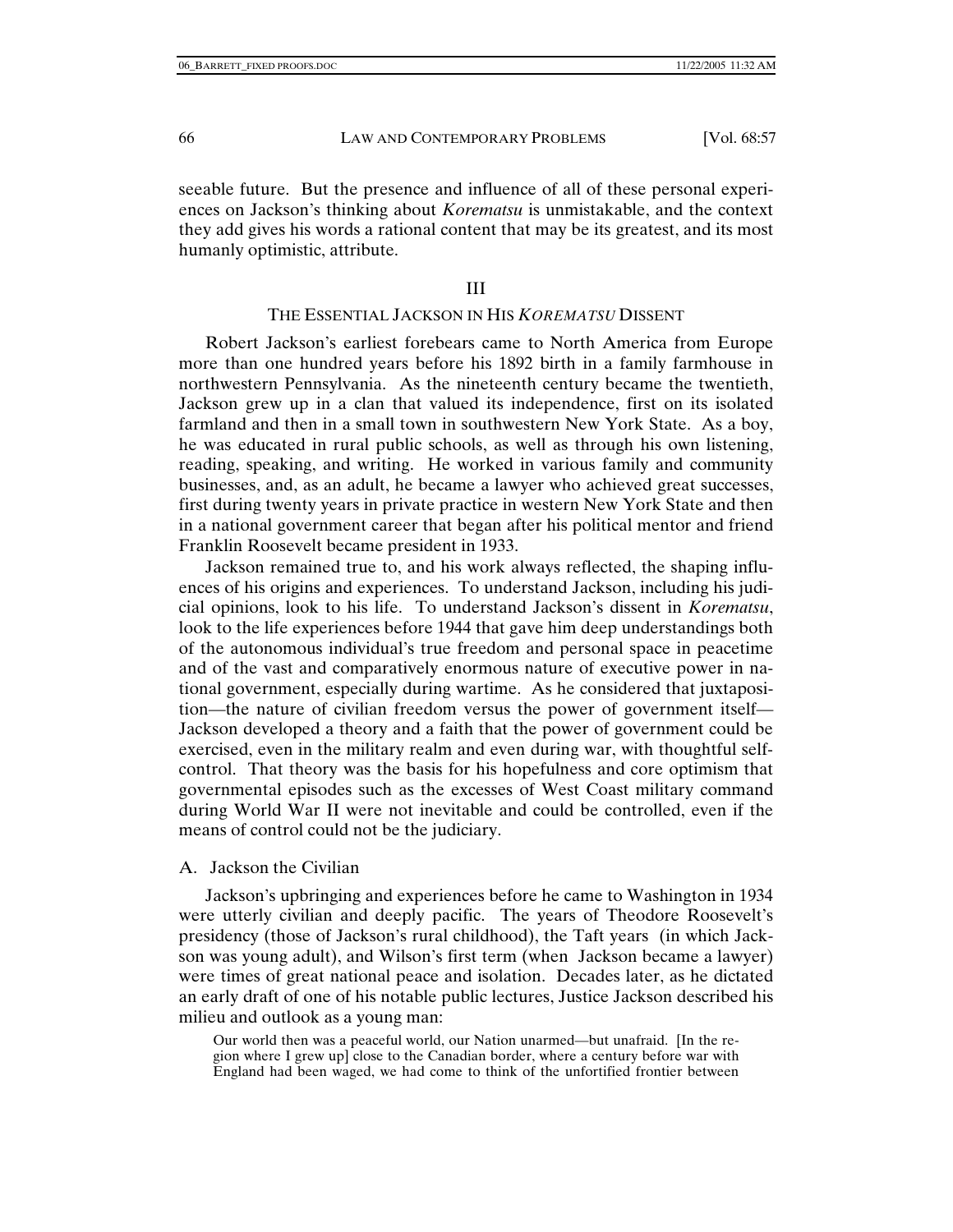ourselves and our friendly Canadian neighbors as somehow symbolic of the state of the world. We regarded ourselves as living in an age of enlightenment. Tyranny belonged to the middle ages but lingered, of course, in a few countries—such as Russia, Germany, and the Austro-Hungarian empire. We knew they were backward and tyrannical governments, for they maintained standing armies and conscripted their youth for compulsory military service. We thanked God that we were not militarists, as were they. We never expected another large-scale war. The initiative in the world was held by the ideas of our Declaration of Independence and our type of constitutionalism. Its spread in the century that followed Waterloo was the most dramatic tendency of that era and thrones went down or granted concessions before its pro $gress. \ldots$ 

Henley was the poet who caught the spirit of our times with his inspiring lines. William James, unfettered pragmatist, spoke our philosophy. Such political divisions as we had were represented by the little differences between a Wilson, a Taft and a Theodore Roosevelt, who, after all, had much the same outlook on life and bickered only as to details. It was, I assure you, a very comfortable era, one in which life might be hard but never hopeless, in which we might contemplate struggle but never defeat. We were certain, or now seem to have been certain, that—

> "The year's at the spring, And day's at the morn: God's in His heaven – All's right with the world!"<sup>25</sup>

When war began in Europe in 1914, Jackson was a new lawyer, only twentytwo years of age.<sup>26</sup> Active in politics and public speaking, he took pacifist stands and urged U.S. non-involvement in the foreign conflict. Even in 1917, when Jackson's early political hero Woodrow Wilson obtained the congressional declaration that took the United States into the War, Jackson offered loyal, but general and distant, support. Jackson spoke favorably of President Wilson, but while many of Jackson's contemporaries enlisted in the military, he remained in civilian life, practicing law in Jamestown and nearby Buffalo.

This youthful Jackson is the Justice Jackson who emerged as the *Korematsu* dissenter three decades later. In his civilian-ness, he considered civilian judges like himself incompetent to assess, and deferential when faced with, military judgments. He also understood and sympathized with fellow civilians, such as Fred Korematsu, who sought merely to live their lives in peace and free space. And he declined judicially, as he had personally in 1917, to enlist—this time in President Roosevelt's and General DeWitt's military programs for Japanese Americans living in the United States.

 <sup>25.</sup> Robert H. Jackson, typescript draft of his James McCormick Mitchell lecture, n.d. [winter/spring 1951], p. 4, *in* RHJ Papers, Box 48. Jackson was quoting lines sung by a little Italian girl named Pippa in Robert Browning's 1841 poem, "Pippa Passes" (part 1, lines 221-28). Jackson continued to revise this lecture and, by the time he delivered it at the University of Buffalo on May 9, 1951, it no longer included the material quoted above. The lecture was later published as Robert H. Jackson, *Wartime Security and Liberty Under Law*, 1 BUFF. L. REV. 103 (1951).

<sup>26</sup>*. See generally* JOSEPH E. PERSICO, ELEVENTH MONTH, ELEVENTH DAY, ELEVENTH HOUR: ARMISTICE DAY, 1918, WORLD WAR I AND ITS VIOLENT CLIMAX 19, 22 (2004).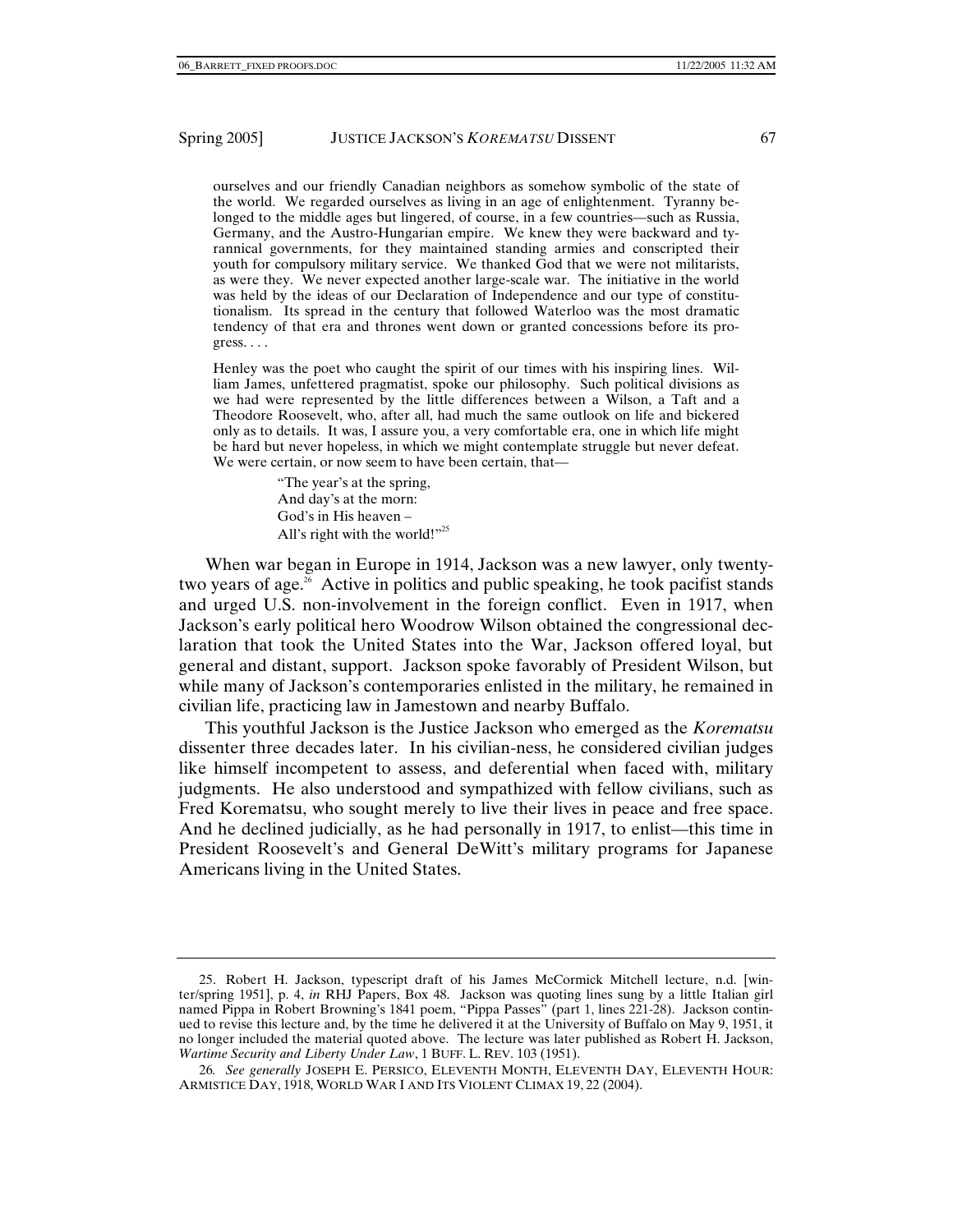#### B. Jackson's Pre-*Korematsu* Experiences with Executive Power

Robert Jackson's acquaintance with Franklin Roosevelt began in their respective young adulthoods, long before either man was perceived (except by their mothers and teachers) as destined for greatness. They first met in Albany when Jackson was about nineteen years old and studying to be a lawyer and Roosevelt was twenty-eight or twenty-nine and a freshman state senator.<sup>27</sup> Over the next thirty years, their stars ascended together. Jackson benefited considerably from Roosevelt's highest-rising star, which gave him significant official powers, and from his very high regard for his younger friend. Roosevelt ultimately made Jackson his Solicitor General, then his Attorney General, and later a Supreme Court Justice. If history had taken slightly different turns at various points, Jackson might have become Roosevelt's successor in the White House or, at three separate moments, the Chief Justice of the United States.<sup>28</sup>

When Jackson joined FDR's administration in 1934, he served under Roosevelt in metaphorical but very real political "wars" for the rest of that decade. In a wide range of realms, Jackson saw, and was part of exercising, determined executive power. Unlike almost all of his later Supreme Court colleagues, Jackson was present at ringside in the FDR era—and sometimes in the ring itself to see military and command power run up against civilian government in the form of the judiciary and against civilian law in the form of the Constitution. Jackson saw in his Roosevelt administration years—he knew—what truly governs, and gives way to, what.

One particular Roosevelt experience that marked Jackson was being a presidential confidante when litigants brought three Supreme Court cases challenging the constitutionality of the president's decision to take the United States off the gold standard, government contractual commitments notwithstanding. Jackson was present with FDR in early 1935 when he learned that the Justices had been hostile to the executive-branch position during oral argument. Jackson witnessed, was involved in preparing to implement, and never forgot, the President's determination to announce publicly, in the event of adverse Supreme Court decisions, that he would act in the national interest to flout the Court's rulings. $29$ 

In 1940, as President Roosevelt moved this isolationist country carefully but steadily toward involvement in the European war that would become World War II, he made Jackson his attorney general. In that position, Jackson, still a civilian in his core sense of himself, became an attorney general whose primary

<sup>27</sup>*. See generally* ROBERT H. JACKSON, THAT MAN: AN INSIDER'S PORTRAIT OF FRANKLIN D. ROOSEVELT 2-3 (John Q. Barrett ed., 2003).

 <sup>28.</sup> Three Presidents contemplated appointing Jackson when they had opportunities to fill the chief justiceship: President Roosevelt in 1941, following the resignation of Chief Justice Hughes; President Truman in 1946, following the death of Chief Justice Stone; and President Eisenhower in 1953, following the death of Chief Justice Vinson.

<sup>29</sup>*. See* Jackson, *supra* note 27, at 65-66.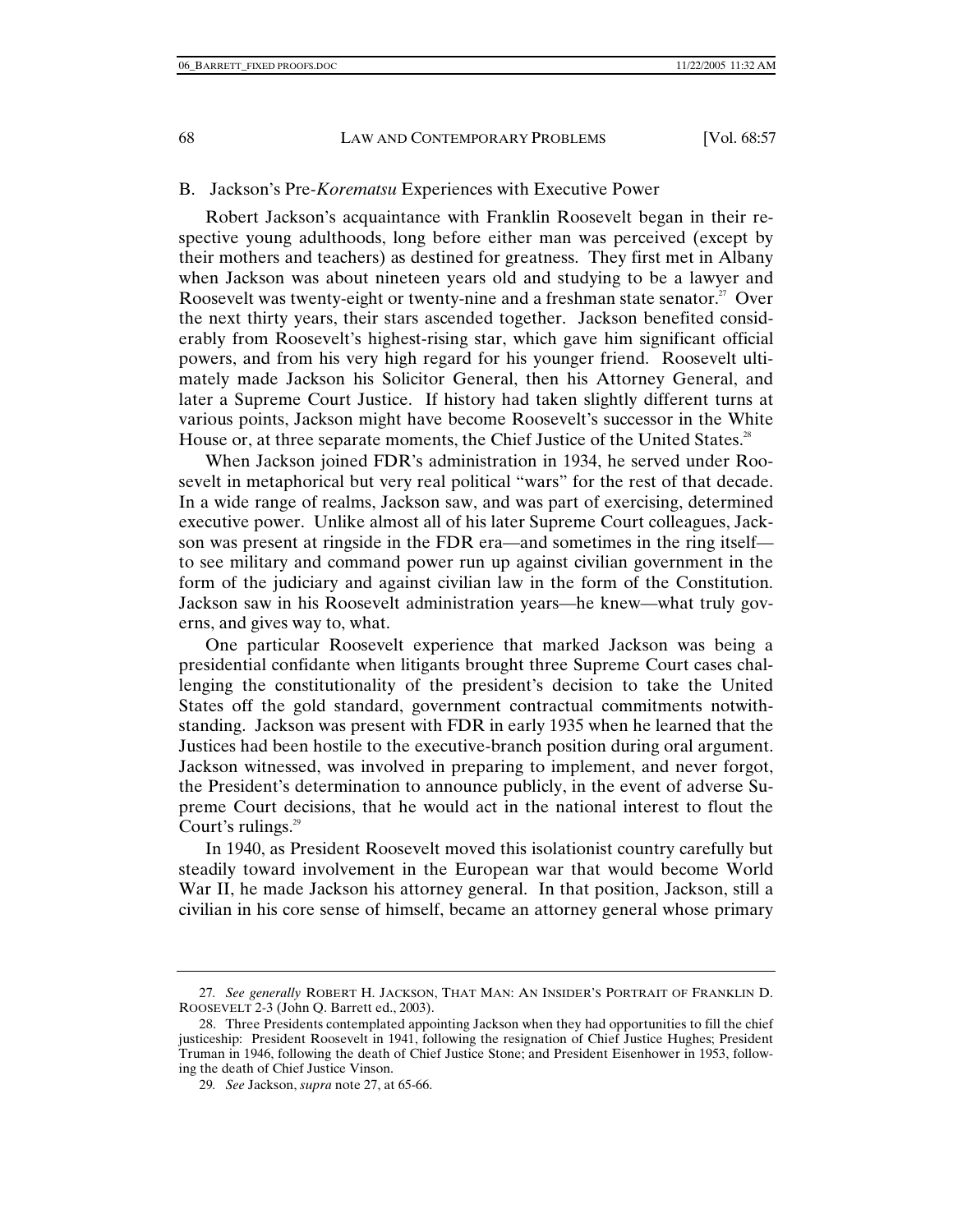legal work addressed war preparation and related issues.<sup>30</sup> Jackson worked with the President and the War Department to accomplish increased military support for Great Britain, including the "Destroyer Deal" that navigated legal complexities and evaded congressional approval to provide vital assistance when Britain stood alone against Hitler in summer and fall 1940. Roosevelt ordered a reluctant Jackson to assume responsibility to oversee management of immigration affairs and border security, to resume Federal Bureau of Investigation wiretapping of suspected threats to national security, to implement the new alien registration law, to supervise FBI investigations of suspected enemy aliens from Germany and Italy who were then in the United States, and to prepare to arrest specified individuals from those groups if and when the United States and their nations of origin actually went to war. $31$ 

Jackson's pre-Supreme Court experience with President Roosevelt's determination as a military commander concluded with a major event that occurred just south of downtown Los Angeles. In June 1941, Jackson was still attorney general when President Roosevelt sent 20,000 soldiers marching into Inglewood, California to take over the North American Aviation Company's aircraft production facility. At the president's command, the Army takeover kept the company operating when labor disputes would otherwise have halted the production lines that were turning out the B-25 bombers that later played vital roles in the Pacific theater of World War II.<sup>32</sup>

In 1944, Justice Jackson argued in the second part of his *Korematsu* dissent that civilian courts probably should abstain from assessing military actions during wartime because courts that engage in such reviews ultimately will give their approval to military actions, thus sometimes creating bad constitutional law and

- 1. Overstay alien–Can't just go back.
- no country or transportation.
- (a) Send to Lisbon

or Japan or China.

- (b) Keep here but report once a month.
- 2. Criminal–Jail.
- 3. Resisters–non criminal.
	- Set up a camp.

32*. See* EDWARD S. GREENBAUM, A LAWYER'S JOB: IN COURT–IN THE ARMY–IN THE OFFICE 137-41 (1967) (describing his role as War Department representative on the scene of the Army takeover of the North American Aviation bomber production plant in Inglewood, California); Youngstown Sheet & Tube Co. v. Sawyer, 343 U.S. 579, 648-49 & n.17 (1952) (Jackson, J., concurring in the judgment and in the opinion of the Court) (discussing President Roosevelt's and the Army's seizure of the North American Aviation plant and Jackson's involvement in those events as attorney general).

<sup>30</sup>*. See generally* GEOFFREY R. STONE, PERILOUS TIMES: FREE SPEECH IN WARTIME, FROM THE SEDITION ACT OF 1798 TO THE WAR ON TERRORISM 280-86 (2004).

 <sup>31.</sup> One cryptic but striking example of the last is a handwritten note that President Roosevelt jotted and apparently gave to Attorney General Jackson, likely in spring 1941, during one of their many conversations about dealing with the threat of enemy aliens inside the United States:

Franklin D. Roosevelt handwritten note, n.d., *in* RHJ Papers, Box 90. In the Library of Congress, this FDR note is in a file containing Jackson's attorney general papers on the subject of issues concerning "Immobilized Foreign Ships."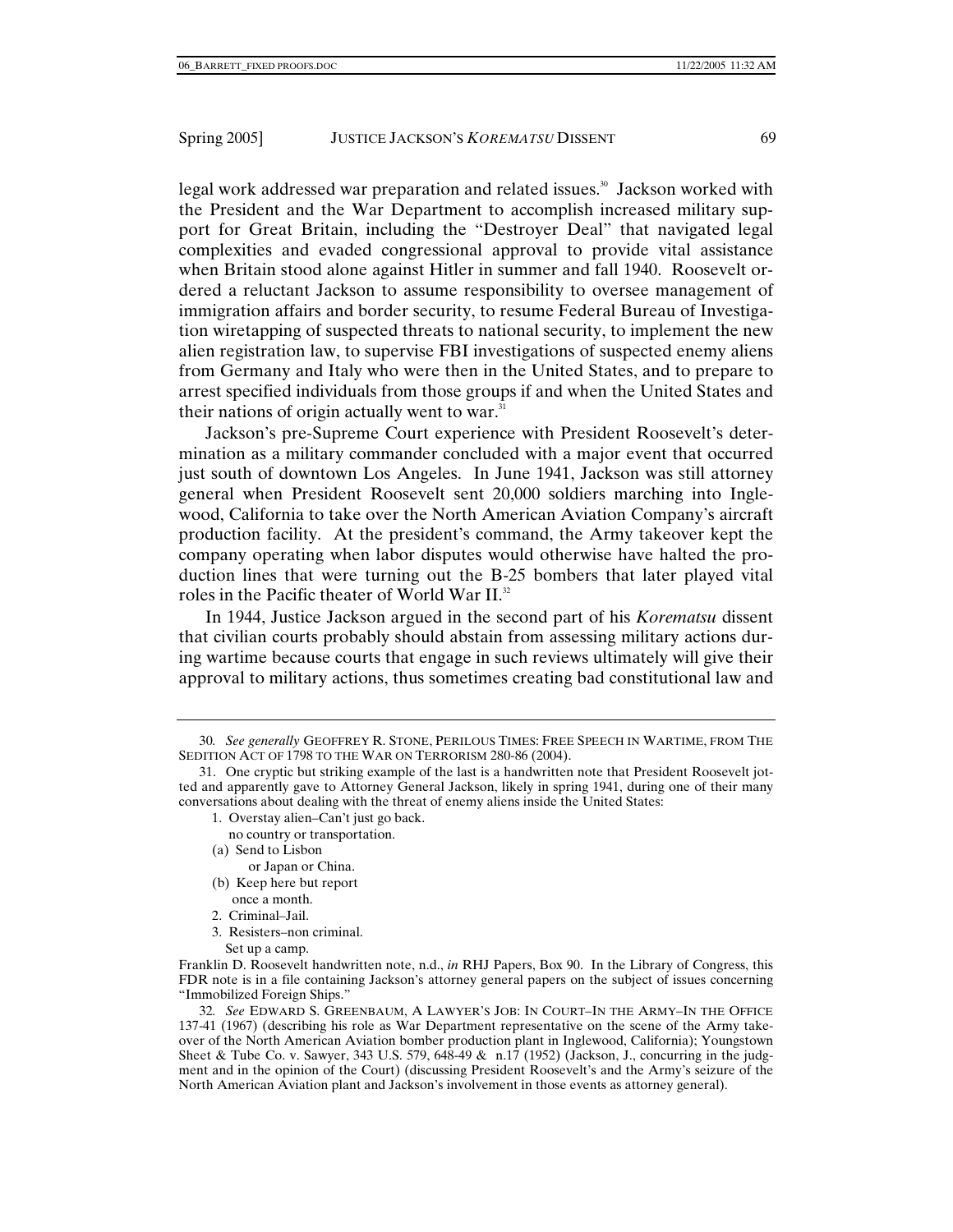always leaving the military unregulated. This pragmatic perspective palpably reflects Jackson's direct pre-Court career knowledge of the quantity, mentality, and determination of executive—including military—power and commanders.

## C. Jackson on Power and Reason

Robert Jackson developed and succeeded through a long run of practical experiences: he was a rural farm boy; a diligent student, both in school and on his own initiative; an apprentice who learned law from two mentors; a lawyer who succeeded because of his skilled advocacy, advising, and writing; a politician who found the successes that are measured by elections and policy outcomes; and a figure of national prominence based on accomplished results. Every aspect of Jackson's life was grounded in experience, in the realities of getting from here to there. Things made sense to Jackson when they worked, when they did the job at hand, and ideas made least sense to him when they proved useless in the farm field, in the community, in the marketplace, in politics, or in the law. Pragmatism was Jackson's framework in his judging, including in *Korematsu*.

Jackson also was a brilliant, reflective thinker about the experiences he lived and observed. As he made his way, he saw life constantly offering a choice between two competing forces, two contending approaches, two polar positions. At the level of greatest generality, Jackson labeled these poles "power" and "reason." In specific contexts, he saw them as embodying the differences that separate selfish and selfless, majority and minority, group and individual, insider and outsider, expediency and principle, capacity and self-restraint. Jackson regularly described these poles in his speaking and writing, both on and off the bench, and they came to be reflected, explicitly and implicitly, in his judicial opinions.

Robert Jackson first spoke formally in the Supreme Court chamber about "power" and "reason" and their relevance to constitutional adjudication on February 1, 1940, when, as the newly appointed attorney general, he addressed the justices on the formal occasion of the Supreme Court's  $150<sup>th</sup>$  anniversary.<sup>33</sup> Jackson began his very eloquent speech on this occasion by describing the Court in its very early days. He then discussed how its work had changed as the Constitution "became less a living and contemporary thing—more and more a tradition."34 Turning then to the respective work of the Court he was addressing and the Executive branch and the bar he was representing, Jackson spoke about how the judiciary fits with, and depends upon, the other branches of government and the democratic system they reflect:

However well the Court and its bar may discharge their tasks, the destiny of this Court is inseparably linked to the fate of our democratic system of representative government. Judicial functions, as we have evolved them, can be discharged only in that kind

<sup>33</sup>*. See* 309 U.S. v-xii (1939). With the exception of the newly appointed Justice Murphy, the full Court was present. *See id*.

<sup>34</sup>*. Id*. at VI.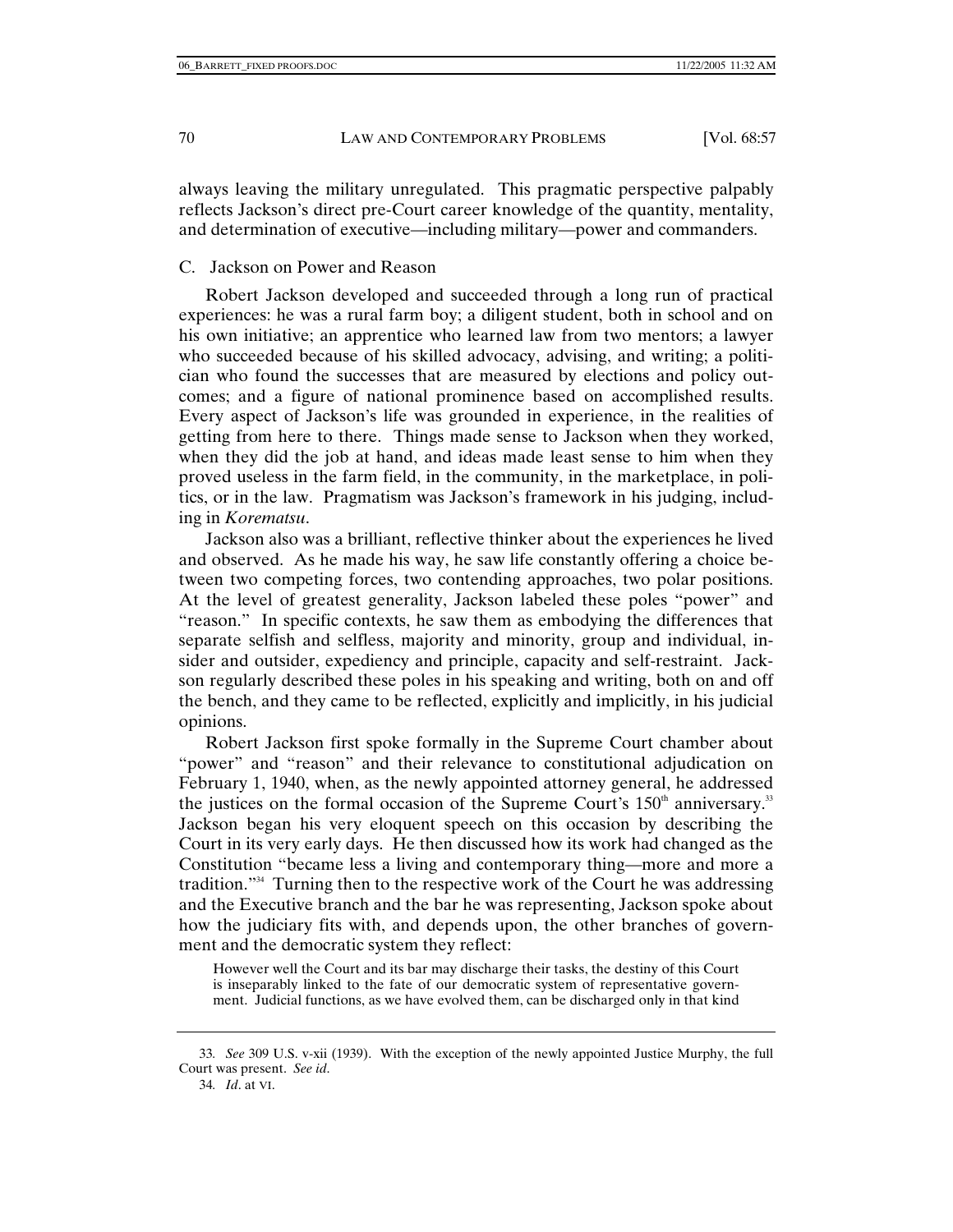of society which is willing to submit its conflits to adjudication and to subordinate power to reason. The future of the Court may depend more upon the competence of the executive and legislative branches of government to solve their problems adequately and in time than upon the merit which is its own.<sup>3</sup>

Five years passed, encompassing his appointment to the Court and many judicial decisions, including *Korematsu*, before Jackson returned, again in that courtroom, to his touchstone concepts of power and reason. In May 1945, just days after President Truman announced the appointment of Justice Jackson to prosecute Nazi war criminals in Europe, Jackson closed a dissenting opinion by invoking his polar positions and stating his preference between them: "Power should answer to reason none the less because its fiat is beyond appeal."<sup>36</sup>

Less then six months later, Jackson voiced the same perspective on these contending forces and approaches to life as he explained, in his majestic opening statement in the Palace of Justice at Nuremberg, the legal proceedings that he had led the Allies to create:

May it please Your Honors:

The privilege of opening the first trial in history for crimes against the peace of the world imposes a grave responsibility. The wrongs which we seek to condemn and punish have been so calculated, so malignant, and so devastating, that civilization cannot tolerate their being ignored, because it cannot survive their being repeated. That four great nations, flushed with victory and stung with injury stay the hand of vengeance and voluntarily submit their captive enemies to the judgment of the law is one of the most significant tributes that Power has ever paid to Reason.<sup>3</sup>

Jackson continued to voice his perspective on the relative places of power and reason, and on the interrelationship between them, after he returned to the Court from Nuremberg in 1946. In his famously stinging *Chenery II* dissent regarding the limits of judicial deference to administrative agency actions, for example,<sup>38</sup> Jackson penned a two-level reflection on the difference between ac-

37*. See* ROBERT H. JACKSON, THE NÜRNBERG CASE 30 (1947).

<sup>35</sup>*. Id*. at VII.

 <sup>36.</sup> Jewell Ridge Coal Corp. v. Local No. 6167, United Mine Workers, 325 U.S. 161, 196 (1945) (Jackson, J., joined by Stone, C.J., and Roberts and Frankfurter, JJ., dissenting); *see also* Jewell Ridge Coal Corp. v. Local No. 6167, United Mine Workers, 325 U.S. 897 (1945) (Jackson, J., concurring in denial of petition for rehearing). Jackson's second, solo opinion in this case went unnoticed by the press and general public in the days and months after it was handed down on June 18, 1945, but the next spring, following Chief Justice Stone's April 1946 death, President Truman's June 1946 appointment of Chief Justice Vinson to succeed Stone, and Jackson's ensuing public attack from Nuremberg on Justice Black's ethics, the *Jewell Ridge* opinions came to be understood as quite revealing of the serious personal divisions among many of the justices.

 <sup>38.</sup> Securities & Exchange Comm. v. Chenery Corp., 332 U.S. 194, 210-18 (1947) (Jackson, J., joined by Frankfurter, J., dissenting) (stating, "I give up. Now I realized fully what Mark Twain meant when he said, 'The more you explain it, the more I don't understand it'" and stating his inability in this case "to comprehend the processes by which other minds reach a given result"). Earlier, when Justice Murphy had delivered the Court's opinion in this case on June 23, 1947, Justices Frankfurter and Jackson had briefly stated their dissent, the lack of time for them to prepare "a response adequate to the issues raised by the Court's opinion . . . concern[ing] the rule of law in its application to the administrative process and the function of the Court in reviewing administrative action," and their resolve that "detailed grounds for dissent will be filed in due course." *Id*. at 209. Over the ensuing summer, Jackson drafted and polished his dissent, which Frankfurter joined and they filed when the Court began its new Term on October 6, 1947. *See id*. at 210.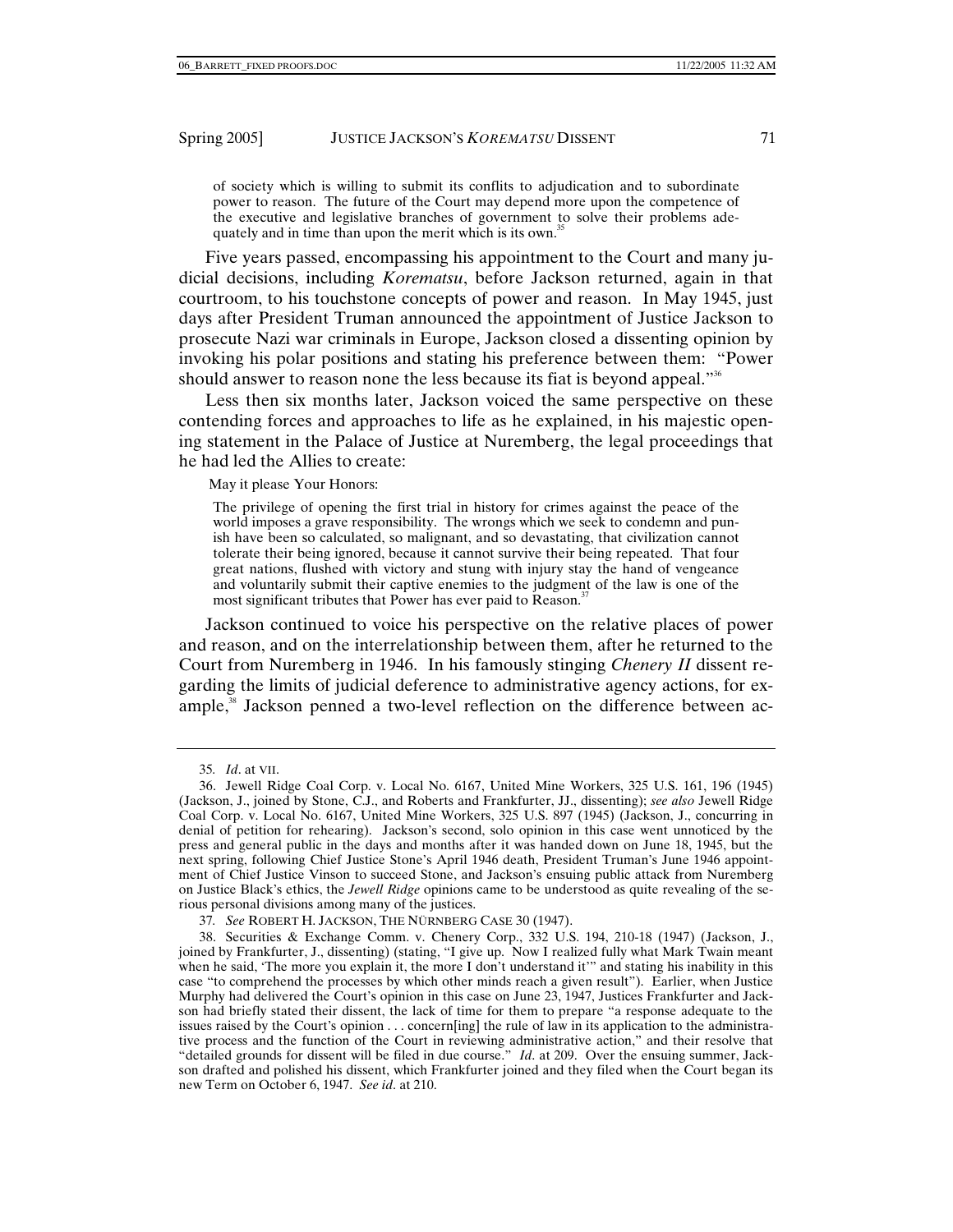tions that reflect mere power and those that are grounded in reason: he condemned an administrative agency for exercising its power without offering any reasons for its action,<sup>39</sup> and he condemned the Supreme Court for changing its previous approach to this very case four years earlier simply because a new Court majority now had the power to do so. $40$  Jackson also implicitly employed the power/reason dialectic, to cite just one more example, when he coined the phrase "neutral and detached magistrate" to explain the core of the Fourth Amendment's Warrant Clause protection for civilian liberties.<sup>41</sup>

Power and reason also continued to be present in Jackson's post-Nuremberg extrajudicial writing. One of the very final projects that he worked on before his sudden death in October 1954 was drafting the Edwin Lawrence Godkin lectures he had agreed to deliver at Harvard University in February 1955. In those drafts, which Justice Jackson prepared during the summer and early fall of 1954, he made explicit the relationship he saw between *Korematsu* and his views on power and reason. After describing the Supreme Court majority's *Korematsu* decision quite generously as an instance of the judiciary deferring to the military's view of what best served ultimate liberty, $42$  Jackson concluded his final draft lecture by quoting from his own 1941 speech on the occasion of the Court's' sesquicentennial. "'Judicial functions, as we have evolved them'" in the United States, Jackson reiterated,

"can be discharged only in that kind of society which is willing to submit its conflicts to adjudication and to subordinate power to reason. The future of the Court may depend more upon the competence of the executive and legislative branches of government to solve their problems adequately and in time than upon the merit which is its own."<sup>43</sup>

When Jackson's Godkin lectures were published posthumously in 1955, this articulation of the human potential to subordinate power to reason became literally his final public words on law itself.

<sup>39</sup>*. Id*. at 216 ("The truth is that in this decision the Court approves the Commission's assertion of power to govern the matter *without* law, power to force surrender of stock so purchased [i.e., by corporate officers and directors after they had filed a voluntary reorganization plan] whenever it will, and power also to overlook such acquisitions if it chooses. The reasons which will lead it to take one course as against the other remain locked in its own breast, and it has not and apparently does not intend to commit them to any rule or regulation. This administrative authoritarianism, this power to decide without law, is what the Court seems to approve in so many words . . . .").

<sup>40</sup>*. Id*. at 209-10 ("The Court by this present decision sustains the identical administrative order which only recently it held invalid. . . . There being no change in the order, no additional evidence in the record and no amendment of relevant legislation, it is clear that there has been a shift in attitude between that of a controlling membership of the Court when the case was first here and that of those who have the power of decision in this second review.").

 <sup>41.</sup> Johnson v. United States, 333 U.S. 10, 14 (1948) (Jackson, J., for the Court). *See generally* Hon. Albert M. Rosenblatt, Speech at the Annual Conference and Banquet of the New York State Magistrates Association (Oct. 5, 2004), *in* 44 THE MAGISTRATE 4-5 (Dec. 2004) (describing Jackson's coinage in *Johnson* of the "neutral and detached magistrate" formulation, and concluding, "I cannot think of better words that identify what the public expects of judges than neutral and detached.").

 <sup>42.</sup> ROBERT H. JACKSON, THE SUPREME COURT IN THE AMERICAN SYSTEM OF GOVERNMENT 75, 92 n.92 (1955).

<sup>43</sup>*. Id*. at 82-83 (quoting 309 U.S. v, vii (1939)).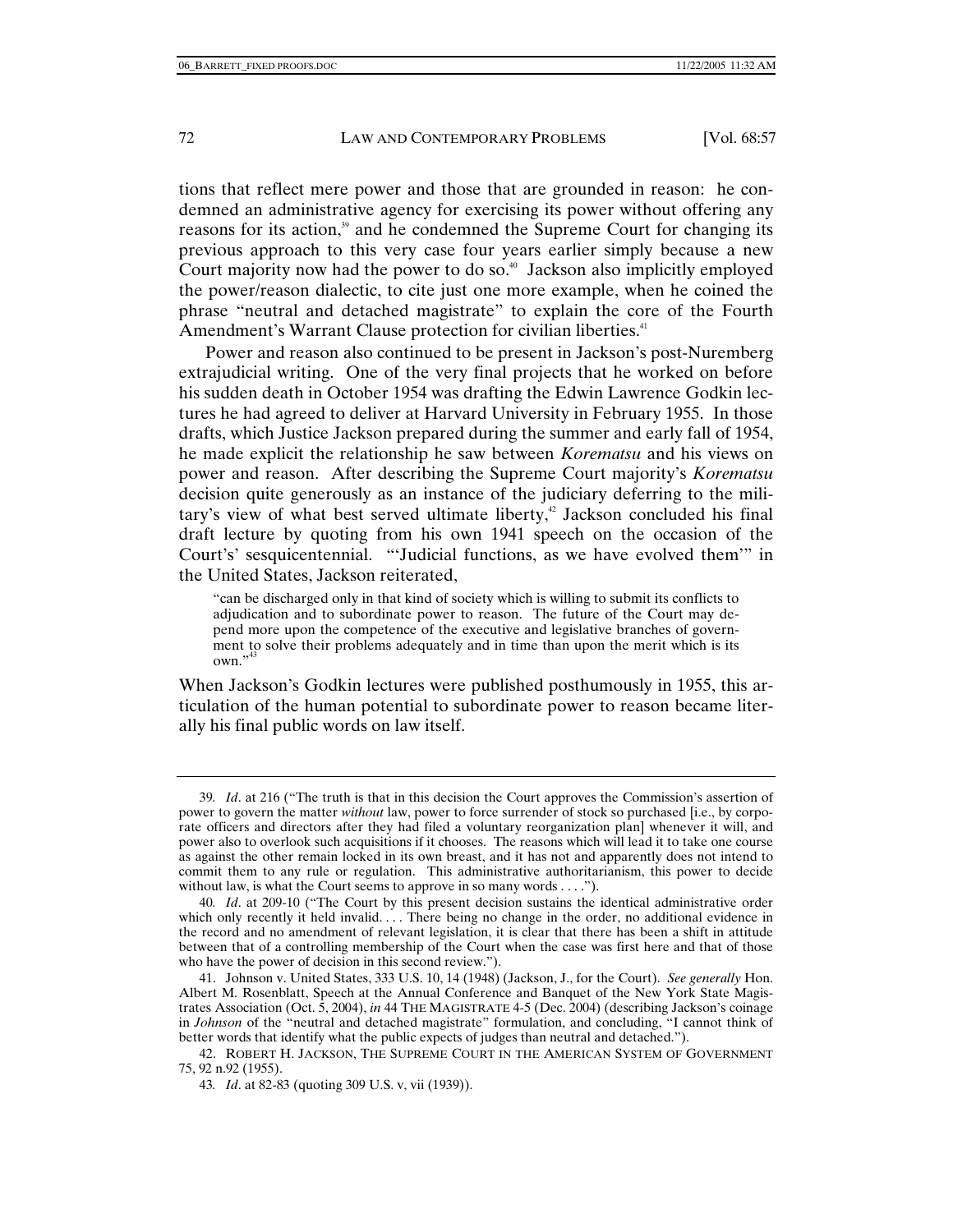What Jackson stood for and believed to his core, in other words, was that power can be exercised, but that reason sometimes, and nonetheless, declines to do so.

# D. Jackson's Optimism

What civilian Justice Jackson really recognized and described candidly in *Korematsu* was the power of the Executive branch, in the form of General DeWitt's orders and in general, and the powerlessness of the Supreme Court in comparison. Jackson also suspected strongly that DeWitt's directives reflected less than the thinking, judgment, and restraint that reason makes possible. But these insights did not reduce Jackson to pessimism. While he believed he could do little about it from the bench, Jackson's dissent gave hopeful voice to the prospects that reason could, from within the realm of government and military power itself, make its impact. He explicitly held out the prospect that reason could play its reflective, self-restraining role inside the military itself, in the persons of military officers and the Chief Executive who commands them:

If the people ever let command of the war power fall into irresponsible and unscrupulous hands, the courts wield no power equal to its restraint. The chief restraint upon those who command the physical forces of the country, in the future as in the past, must be their responsibility to the political judgments of their contemporaries and to the moral judgments of history.<sup>44</sup>

In other words, Jackson's seemingly pessimistic dissent came to a hopeful conclusion about our commanders-in-chief and military commanders: We get to elect, and thus to change, the former. And the latter, Jackson knew, need not behave, and they need not exercise their powers, as General DeWitt had.

In his Nuremberg experience soon after *Korematsu*, Jackson got to be, and he got to see a number of military officers being, the kinds of Executive-branch actors who were the hope of his dissenting opinion.

## IV

## JACKSON AFTER *KOREMATSU*

## A. Jackson at Nuremberg

Although Justice Jackson never became President or Chief Justice, he did, shortly after Roosevelt's death but pursuant to his design, become a historical category of one: Jackson was the chief American prosecutor at Nuremberg, Germany, following the Allied military victory in Europe. Justice Jackson accepted President Truman's assignment less than five months after Jackson had read his *Korematsu* dissent from the Supreme Court bench. He absented himself from the Court and went, first to England and ultimately to Nuremberg, to bring law and due process to the wreckage and criminal perpetrators of war. Indeed, Jackson in 1945 and 1946 was the architect of the post-war international

 <sup>44.</sup> Korematsu v. United States, 323 U.S. 214, 248 (1944) (Jackson, J., dissenting).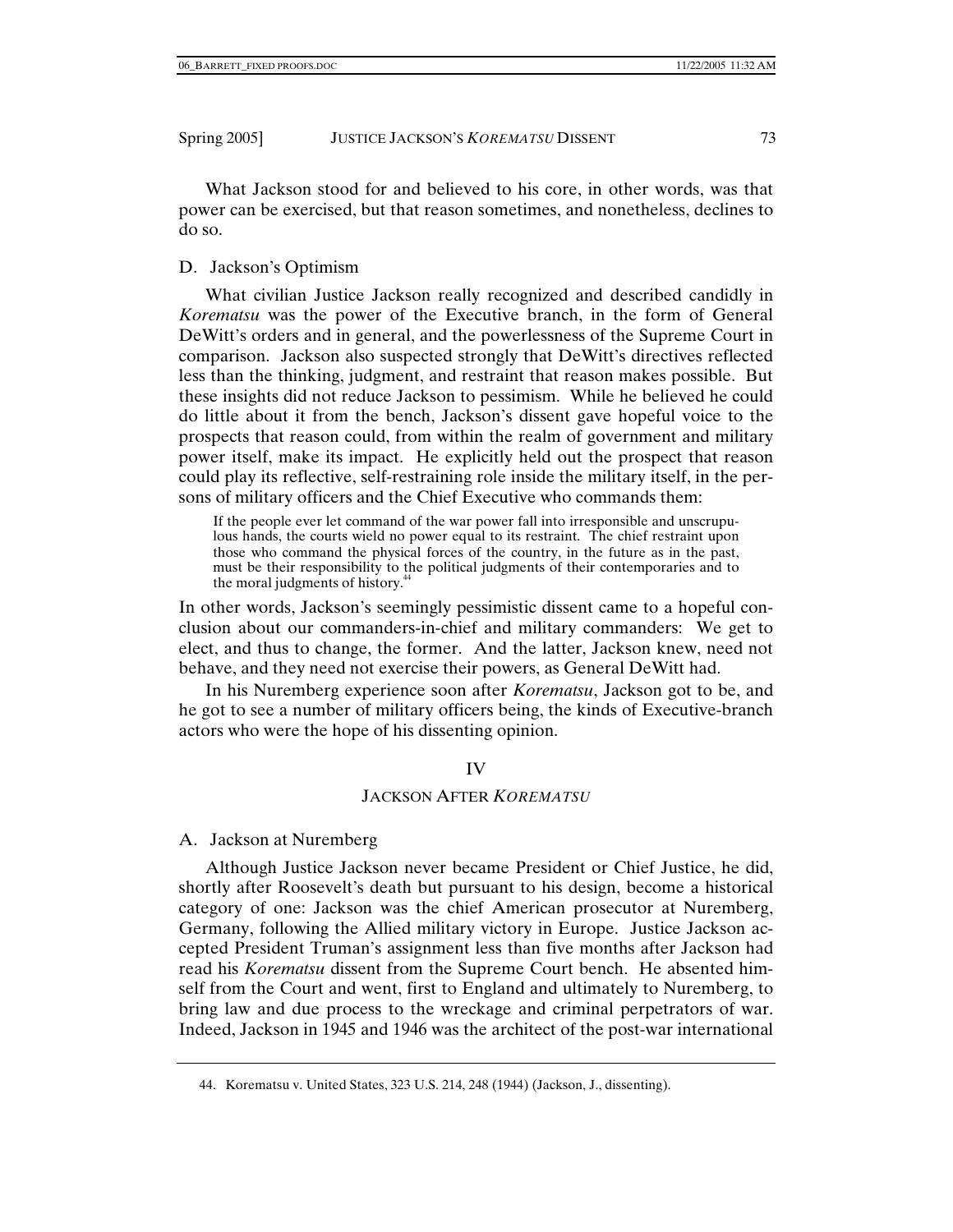legal system in which surviving Nazi leaders and other alleged war criminals in the European theater were charged, prosecuted, defended, judged, and, for those who were convicted, punished.<sup>45</sup>

It was well recognized in 1945 that Justice Jackson, in going to do what we now summarize as "Nuremberg," was embarking on a *military* task. The military defeat of Germany, its subsequent unconditional surrender, and the Allied military occupation of Europe was the context for his work. As Jackson put it directly in his closing statement, the Nuremberg trial occurred during a state of war.<sup>46</sup> He devised, with Allied counterparts, a trial system and structure that was an international military tribunal. And it is semantically interesting to note that while Jackson was engaged in this diplomatic, organizational, and, at Nuremberg, prosecutorial work, he had for the first time in his life the experience of being a military officer—the President, through the War Department, gave Jackson the assimilated rank of a senior general, which gave him command authority and administrative power in the American sector of occupied Germany.

More substantively, what Jackson did at Nuremberg in the trial process he designed and in his prosecution of the American cases against Nazi individuals and organizations was to exercise some of the reason and something less than the full power that a military position embodies. His core vision and accomplishment at Nuremberg was to insist on a real trial—meaning due process and the genuine possibility of acquittal, as happened in some cases. He refused to conduct a trial in form that really would have been Executive action dispatching vanquished adversaries to predetermined fates.

Jackson had, before both Nuremberg and *Korematsu*, given voice to the reason-based view of the legal process that they have in common: the real judicial function, he explained, is to provide a judgment on law and evidence.<sup>47</sup> In *Korematsu*, this view became Jackson's skepticism about judges permitting themselves to be used militarily when they cannot or will not provide judgments on law and evidence. At Nuremberg, this view animated Jackson's confident creation of an independent tribunal and contributed to his comfort about prosecuting before such a court. He, as the Executive branch and military leader at

46*. See* JACKSON, *supra* note 37, at 121-22:

<sup>45</sup>*. See generally* TELFORD TAYLOR, ANATOMY OF THE NUREMBERG TRIALS: A PERSONAL MEMOIR (1992); EUGENE C. GERHART, AMERICA'S ADVOCATE: ROBERT H. JACKSON (1958).

<sup>[</sup>W]e should not overlook the unique and emergent character of this body as an International Military Tribunal. It is no part of the constitutional mechanism of internal justice of any of the [London Agreement] Signatory nations. Germany has unconditionally surrendered, but no peace treaty has been signed or agreed upon. The Allies are still technically in a state of war with Germany, although the enemy's political and military institutions have collapsed. As a Military Tribunal, it is a continuation of the war effort of the Allied nations.

*See also* Woods v. Cloyd W. Miller Co., 333 U.S. 138, 147 (1948) (Jackson, J., concurring) ("We are still technically in a state of war . . . [and] I find no reason to conclude that we could find fairly that the present state of war is merely technical. We have armies abroad exercising our war power and have made no peace terms with our allies, not to mention our principal enemies.").

<sup>47</sup>*. See Cleavages Widen in U.S., Jackson Says*, WASH. POST, Jan. 23, 1944, at M4 (reporting on and quoting Jackson's speech the previous day to the New York State Bar Association).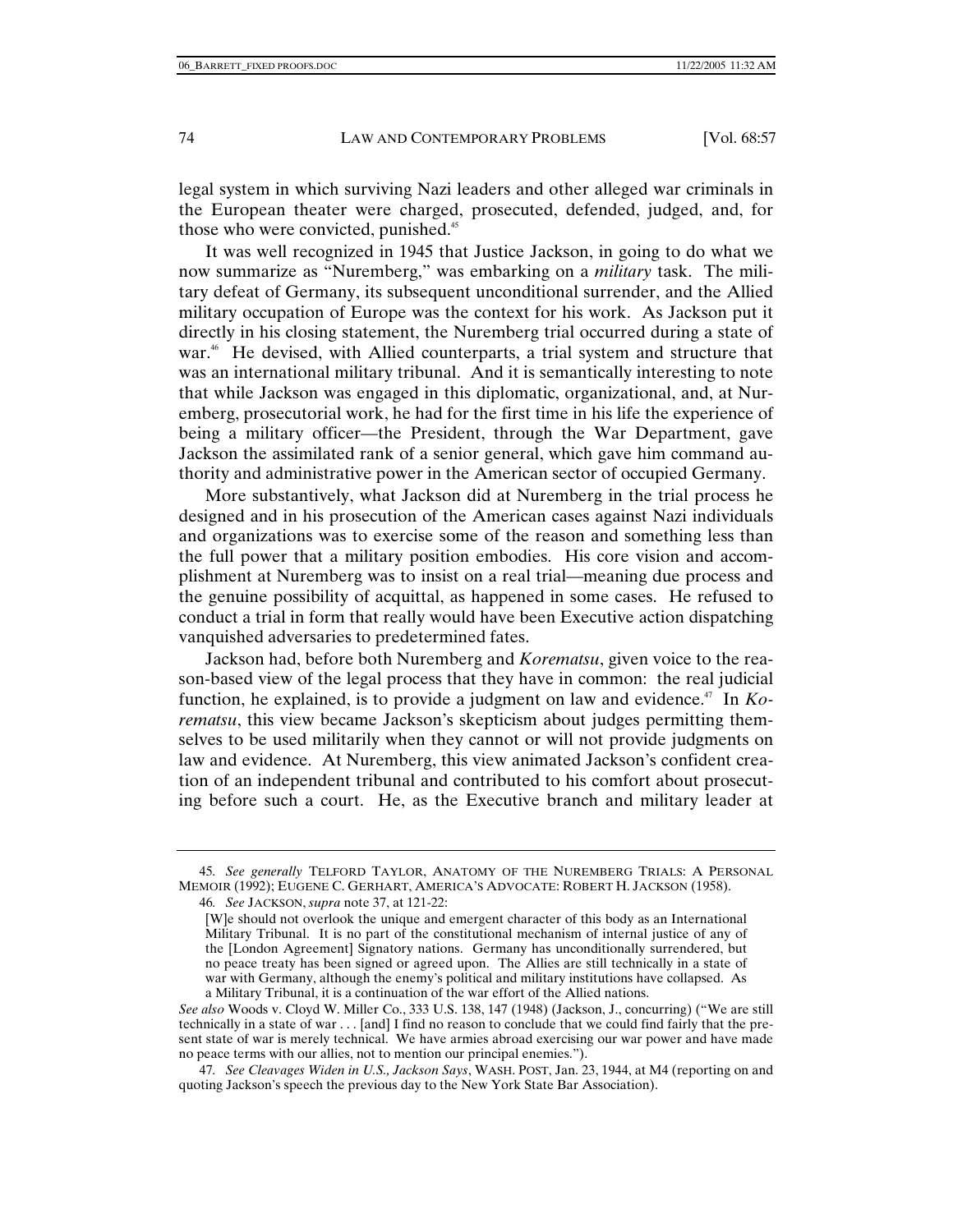Nuremberg, went into that court because he wanted, and he was electing to permit, real judgment on law and evidence by the judges.

*Korematsu* also connects to Nuremberg in Jackson's own rhetoric and imagery. He surely had his *Korematsu* dissent in mind when he wrote and then spoke, in his Nuremberg summation, the charge that the defendants had given Adolf Hitler a "loaded gun."48

#### B. Jackson and the Military

Jackson's work during his time at Nuremberg included regular interactions and substantive discussions with his American military peers, including Generals Dwight Eisenhower, William J. Donovan, Lucius Clay, and others. Private papers indicate that among the topics Jackson explicitly discussed and reflected on while working on the military-power side of the divide were the military issues and policies that had produced *Korematsu*.

One of these moments occurred on paper. In spring 1945, just days after President Truman had assigned Jackson to the task of prosecuting Nazi war criminals, he received a letter from an American soldier who was fighting in the Pacific. He described his combat and other experiences fighting Japanese military forces during the previous seventeen months. He then explained that he was a "former attorney" who was receiving West publishing company's *Supreme Court Reporter*, and that he recently had received and read *Korematsu*. This soldier let the civilian Jackson know, from the battlefield, that he had gotten it right:

When I finished reading [the Court's opinion], I was so shocked....

 As a member of the armed forces I am in fullest sympathy with any broad reading of the war powers of the government. We in the battle realize full well, perhaps better than those of you at home, how much is dependent on centralized leadership. Indeed, many of us are perhaps too ready to utilize the concept of "military necessity" as a justification for the government exercising powers which may help in shortening the war. Because we are in the last resort a group of young men who wish to end the bloody battles and return to the States to resume our place in society. Our selfish interests, it might be said, support that which will help us defeat the enemy.

 But the instant decision is the type of blow from which we cannot recover so easily. It introduces racialism, the very racialism we are fighting so strenuously to eliminate.

 <sup>48.</sup> Jackson's summation regarding the conspiracy charge against Nuremberg defendants included the following paragraph:

What these men have overlooked is that Adolf Hitler's acts are their acts. It was these men among millions of others, and it was these men leading millions of others, who built up Adolf Hitler and vested in his psychopathic personality not only innumerable lesser decisions but the supreme issue of war or peace. They intoxicated him with power and adulation. They fed his hates and aroused his fears. They put a loaded gun in his eager hands. It was left to Hitler to pull the trigger, and when he did they all at that time approved. His guilt stands admitted, by some defendants reluctantly, by some vindictively. But his guilt is the guilt of the whole dock and every man in it.

JACKSON, *supra* note 37, at 153. Although press accounts at the time highlighted Jackson's "loaded gun" metaphor, *see, e.g., Death Asked for Nazi Leaders* [sic]*, Guilty as Hitler, Says Jackson*, N.Y. TIMES, July 27, 1946, at 4, I have found none that connected this Jackson "loaded gun" at Nuremberg to the "loaded weapon" that he had had warned against in *Korematsu*.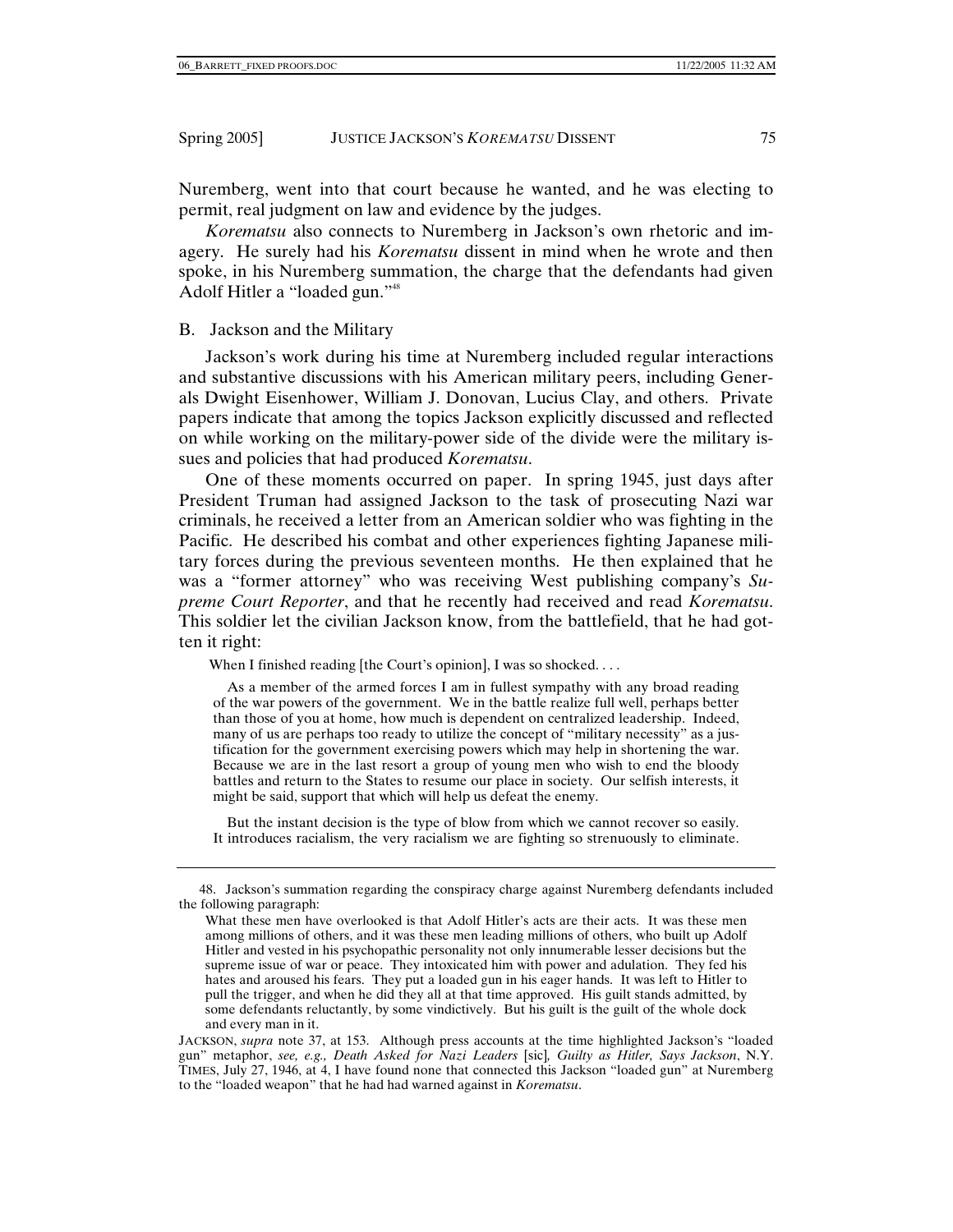The Supreme Court in recent years—at least from the scattering reading I have been able to do in the jungles and tropics—has been preaching religious tolerance. It has declared invalid the "flag-salute" statutes; it has struck down discrimination against Negroes in the South: all laudatory let us admit. To be sure, these cases failed to involve the war power and are not strictly analogous. But the spirit behind the decisions is certainly pertinent. In deciding the [Fred] Toyosaburo Korematsu cases, the Court has however deprived an American citizen of his rights utterly devitalizing the constitutional principles which are included within the word "citizen."

 To you and the other Justices who dissented from the majority, whose specious reasoning is hardly deserving of criticism except as to reveal the evils lurking in it, let me convey my thanks and the thanks of many others for exposing the vicious doctrine which is being engrafted onto our constitutional structure.<sup>4</sup>

Another of these moments occurred on April 15, 1946. At that time, at a point in the defense cases at Nuremberg when Jackson was not personally handling the cross-examination of any witness, he made a side trip to Austria. He met there with General Mark Clark, who had commanded the American  $5<sup>th</sup>$ Army in the War's Italian campaign and was at that time American High Commissioner in occupied Austria. They met at Clark's headquarters in Vienna. Among the various topics that he and Jackson discussed in detail, in addition to the Nuremberg trial, was General John DeWitt and the orders he had issued four years earlier as military commander of the American West Coast. General Clark told Jackson of his 1942 opposition to DeWitt's orders deporting Japanese Americans to inland areas and camps.<sup>50</sup> Clark reported that, in his view, it would have been militarily sufficient in 1942 to detain only Japanese American *leaders*, while moving others back from coastal areas but letting them live normally. Clark also reported to Jackson that the Japanese American  $100<sup>th</sup>$ Infantry Battalion, which had fought under Clark in Italy, had been loyal and effective soldiers.<sup>51</sup>

The point is not that General Clark's views were perfectly correct or enlightened, either in 1942 or in 1946. The point is that "General" Jackson found confirmation in Europe, as he spoke in confidence with a *real* general, that all generals are not General John DeWitt, that a military perspective does not always insist that power be exercised fully, and that reason can lead to selfrestraint in a military commander's decisionmaking. Jackson's experiences, with Clark and others as with his own powers as U.S. Chief of Counsel, cor-

<sup>49.</sup> Letter from 1<sup>st</sup> Lt. (Air Corps) Felix F. Stumpf to Justice Jackson (Apr. 18, 1945), *in* RHJ Papers, Box 132. Jackson, swamped with juggling his end-of-Term Supreme Court work with his new presidential assignment, scrawled "Acknowledge with thanks R.H.J." on the letter and later signed a very short note, composed by his secretary, that thanked the writer and said Jackson was interested in his views. *See* letter from Justice Jackson to Lieutenant Felix F. Stumpf (May 5, 1945), *in* RHJ Papers, Box 132.

<sup>50</sup>*. See generally* PETER IRONS, *supra* note 5, at 51, 61 (reporting Clark's February 1942 testimony to a congressional committee that the U.S. Pacific coast was well-defended, and his advice to Secretary of War Henry Stimson that he (Clark) disapproved of the "mass exodus" proposed by General DeWitt).

<sup>51</sup>*. See generally* MARK W. CLARK, CALCULATED RISK 220-21, 418 (1950) ("I was proud to have them in the Fifth Army," and further describing the 100<sup>th</sup> Battalion, the first Japanese American unit in the U.S. Army, as high-performing, brave, skilled, and highly decorated.).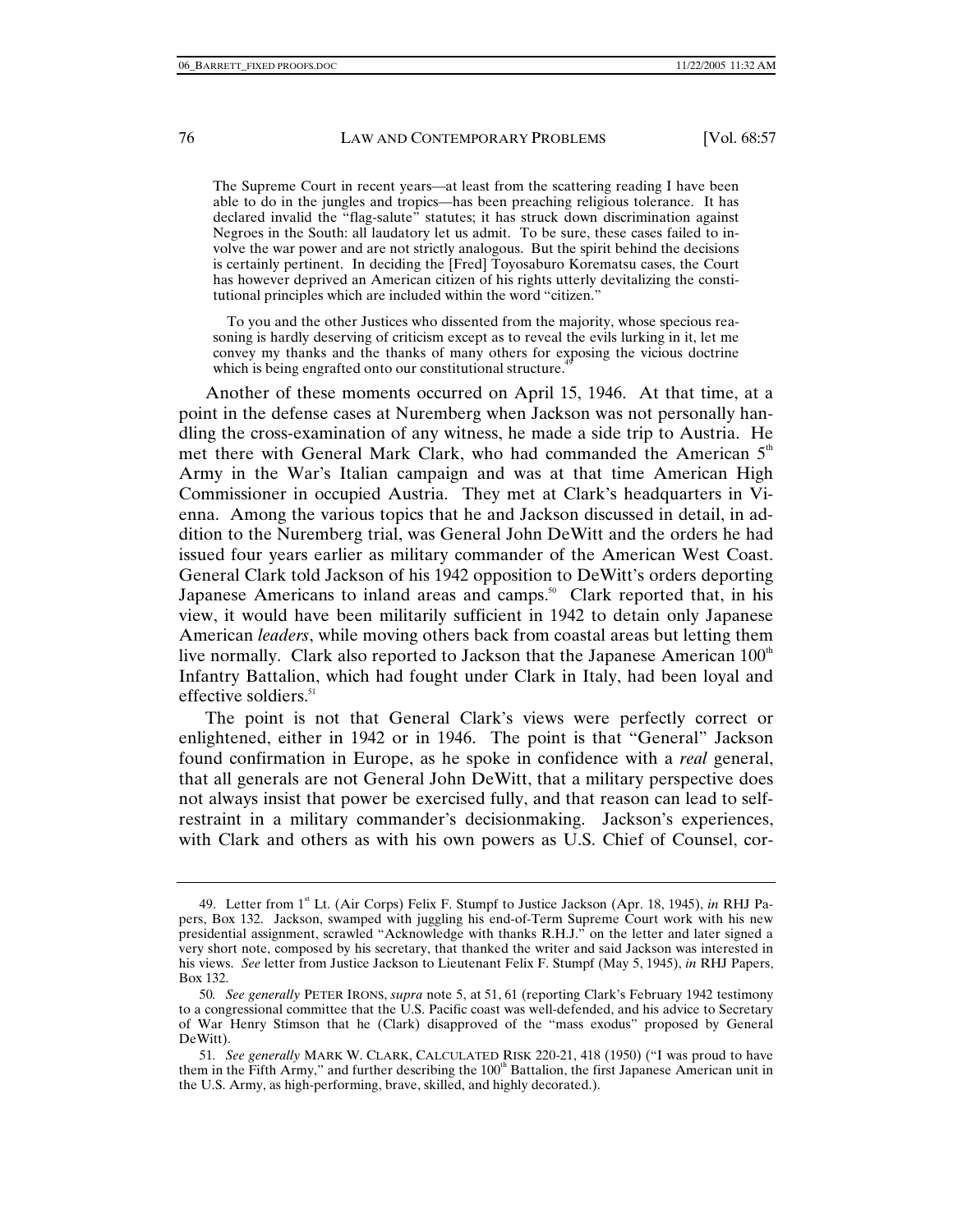roborated his *Korematsu* belief that military commanders with all their power in the horrible realm of war nonetheless can find it in their own rational capacities to do something less than their full powers would allow and their fears might otherwise lead them to perpetrate.

#### V

#### JACKSON ON *KOREMATSU*

Following Nuremberg, Justice Jackson returned to the Supreme Court in fall 1946. He served with skill and distinction, especially in wielding his own pen to write opinions that expressed strong, often personal, perspectives in uniquely eloquent prose, until his sudden death at age 62 in October 1954.<sup>52</sup> During those years, Jackson openly discussed *Korematsu* and reaffirmed his conviction regarding the approaches—certainly the approach to protecting civil liberties, and less so the approach to defining judicial power—that he had taken in his 1944 opinion.

A. Jackson on *Korematsu* as a Civil Liberties Decision

Justice Jackson always viewed *Korematsu* as a civil liberties decision. In a major public speech, "Wartime Security and Liberty Under Law," that he delivered in May 1951, a time when the United States was involved in the Korean War and Cold War combats against global communism, Jackson described the Court's opinion as "the precedent that I fear will long be most useful to justify wartime invasions of civil liberties."<sup>53</sup> His own dissent, by contrast, was one of the statements about constitutional civil liberties in which he retained true pride. When a Smith College senior wrote to ask him, for example, about "civil liberty cases in which you have rendered an opinion," Jackson jotted a list of nine case names in the margin of her letter for his secretary to use in composing a reply for Jackson to sign—the first of these cases being "*Korematsu*."54

## B. Jackson on His *Korematsu* Approach to Executive and Judicial Power

Justice Jackson also confronted, in private reflection and writing, and then in public speaking, the tougher part of his dissenting opinion in *Korematsu*. Jackson delivered "Wartime Security and Liberty Under Law" to a large crowd at the University of Buffalo, a school with which he had long and deeply personal connections.<sup>55</sup> The speech, which he drafted personally and rewrote many

<sup>52</sup>*. See generally* Philip B. Kurland, *Robert H. Jackson*, *in* IV THE JUSTICES OF THE UNITED STATES SUPREME COURT 1283-1311 (Leon Friedman & Fred L. Israel eds., 1997); Fairman, *Associate Justice of the Supreme Court*, *supra* note 24.

 <sup>53.</sup> Jackson, *supra* note 25.

 <sup>54.</sup> Letter from Judith Plesser to Justice Jackson (Sept. 30, 1952), *in* RHJ Papers, Box 18; *accord* letter from Elsie L. Douglas to Judith Plesser (Oct. 6, 1952), *in* RHJ Papers, Box 18 (alphabetizing Jackson's list of cases).

<sup>55</sup>*. See* John Q. Barrett, *A Jackson Portrait for Jamestown, "A Magnet in the Room,"* 50 BUFF. L. REV. 809, 810-11 (2002).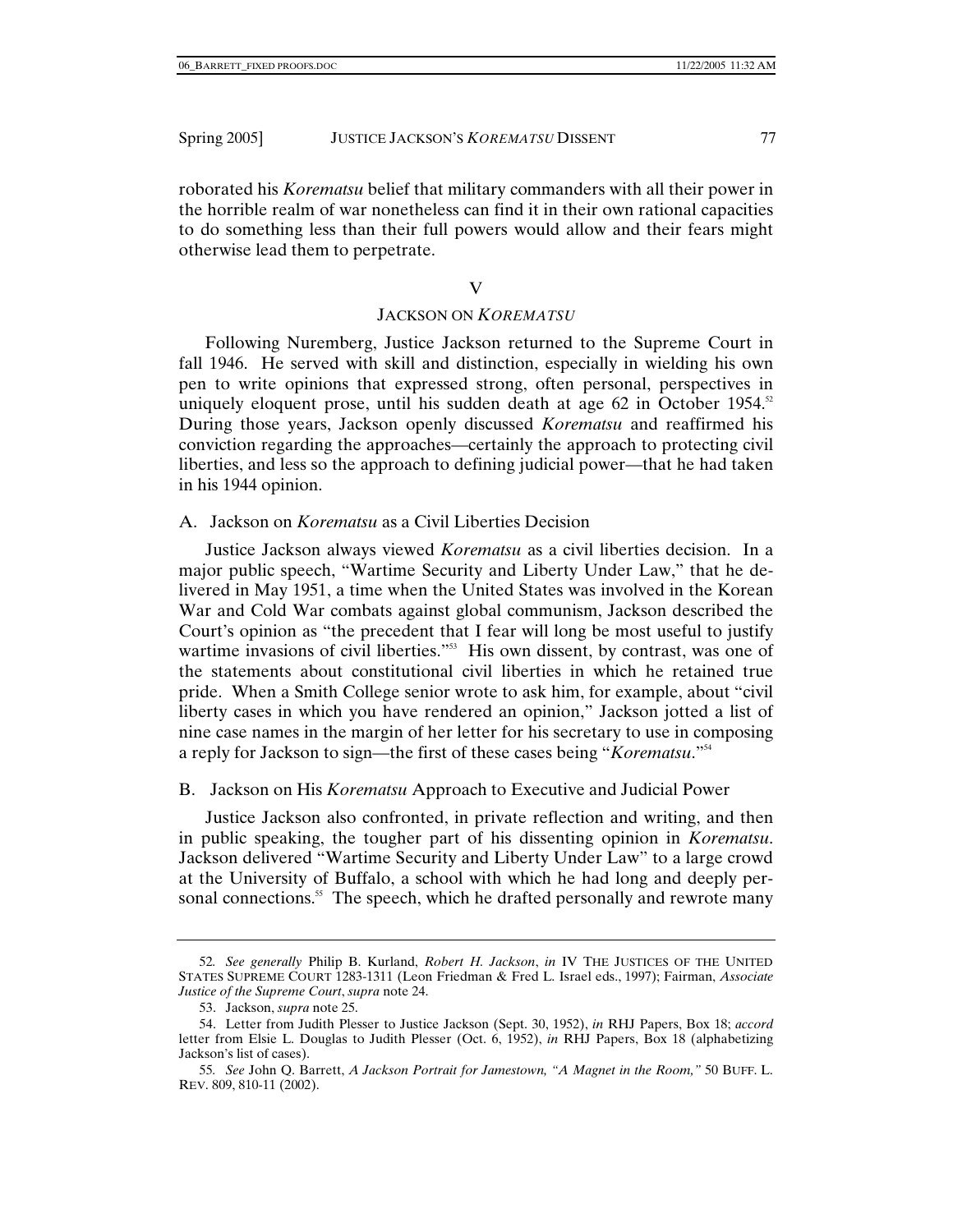times before it reached final form, considers many complex historical episodes and difficult political and legal topics, including the World Wars, American Communists, emergency powers under various foreign constitutions, President Lincoln's suspension of habeas corpus during the Civil War, the military commission that tried his assassins, the rejection of *Lochner*ism, and the protection of personal rights. And then Jackson spoke directly about the conundrum of *Korematsu*:

 I suppose the American people, on whose eternal vigilance liberty ultimately depends, are well agreed that what they want of the courts is that they both preserve liberty and protect security, finding ways to reconcile the two needs so that we do not lose our heritage in defending it.

 The issue that usually comes to the courts, however, is not a clear and simple one between security and liberty. The issue as we get it is more nearly this: Measures violative of constitutional rights are claimed to be necessary to security, in the judgment of officials who are best in a position to know, but the necessity is not provable by ordinary evidence and the court is in no position to determine the necessity for itself. What does it do then? The best study of the impact of such claims upon the judicial process during wartime is *Korematsu v. United States*, the precedent that I fear will long be most useful to justify wartime invasions of civil liberty. It was not a case where the Court was asked by a citizen to obstruct execution by military authorities of a military order. It was a case where the Government asked the Court to become, itself, the agency to enforce against the citizen, by criminal process, a military policy of dubious constitutionality. That policy was to remove all persons of Japanese ancestry, including native born American citizens, from the West Coast and herd them into camps in the interior. When enforcement of that measure came squarely before the Supreme Court, three judicial policies were advocated, none of which can be said to be wholly satisfying.

 One view . . . held exclusion and detention of citizens of Japanese ancestry constitutionally valid. Korematsu, it reasoned, was detained because military authorities feared an invasion and felt constrained to take proper security measures. "The need for action was great, and time was short." The Court refused to say that the "actions were unjustified" and held them constitutional. Another course . . . refused to yield to the doctrine of military necessity and declared the measure "a clear violation of constitutional rights," let the chips fall where they would. It seemed to me then, and does now, that the measure was an unconstitutional one which the Court should not bring within the Constitution by any doctrine of necessity, a doctrine too useful as a precedent. I thought the courts should not lend themselves to its enforcement and we should discharge the prisoner from custody under judicial commitment. But had the military authorities attempted to enforce the measure by their own force and authority, the Court should not attempt active interference, since the West Coast was then a proper theater for military operations. I can add nothing to my dissent in the case, though I have to admit that my view, if followed, would come close to a suspension of the writ of habeas corpus or recognition of a state of martial law at the time and place found proper for military control.<sup>56</sup>

## C. Robert Jackson and Fred Korematsu

In his optimistic conclusion, *Korematsu* was, to Jackson, a case about the civilian people of the United States. Jackson saw regular civilians as having a kind of front-end, self-governing power to prevent abuses of military power. It

 <sup>56.</sup> JACKSON, *supra* note 24, at 115-16 (footnote deleted).